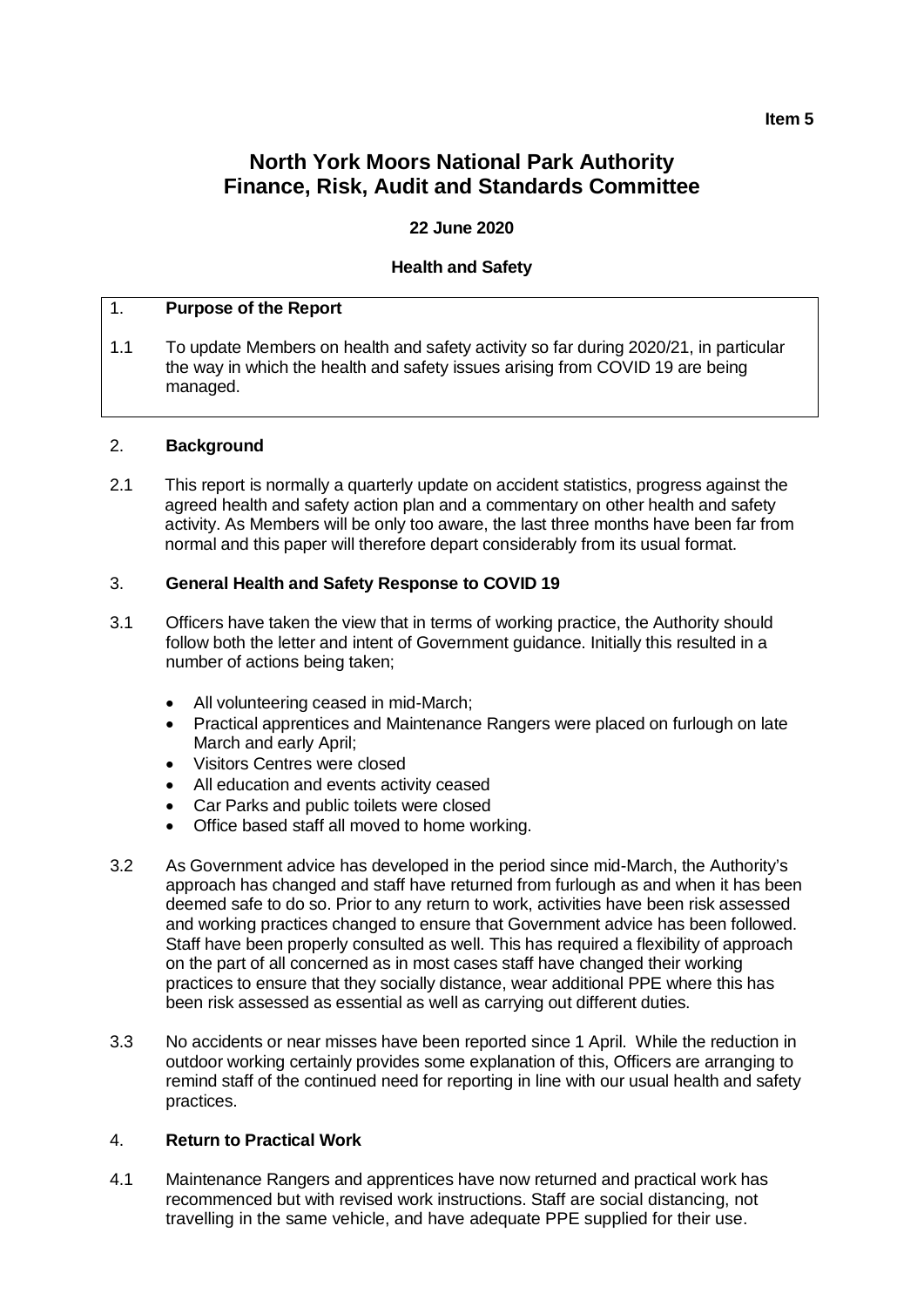On occasions, where lifting is involved, 2m social distancing can't be observed, but this is properly managed and staff are working in regular pairs to reduce the chance of infection. This seems to be working well and is encouraging the staff concerned to think more about the tasks that need carrying out and they can then plan accordingly.

- 4.2 In addition to Rangers, Planning and Conservation staff are undertaking site visits to enable work to progress wherever possible. These activities have been fully considered and a risk assessment for outdoor and practical work under COVID 19 restrictions have been developed (**Appendix 1**). This is supported by written guidance on site visits and outdoor/practical work during CV19 restrictions. Both documents are updated fortnightly and revised versions communicated clearly to staff.
- 4.3 Staff undertaking site visits can either use pool cars or their own car if they prefer. Pool cars are available to be booked and are sanitised between uses. Staff who are allocated a vehicle have continued to use it and are responsible for its cleanliness.
- 4.4 Car parks are now open as are the public toilets associated with them. In addition to the usual risk assessments and the COVID 19 assessment detailed above, specific instructions have also been given to Car Park Wardens regarding what is expected of them (**Appendix 2**). This is also updated fortnightly.

### 5. **Homeworking**

- 5.1 In the space of 2 days, all of the Authority's office based staff moved from being office to home based. The technical side of this to ensure 'in the office' access to networks went really well. On any single day up to 85 staff are accessing the IT network from home. Staff have generally coped with the rapid change very well. There are however a number of issues to be aware of;
	- Officers are aware that the provision staff members have at home to set up an office are variable and some are undoubtedly working in less than perfect conditions. The Health and Safety Executive has issued advice on how to make impromptu office set ups comfortable and this has been shared several times with staff. In addition, staff have been encouraged to borrow whatever equipment they need from the office and a number have taken chairs, tables etc.
	- In the past the Authority has not encouraged significant amounts of home working in the belief that teams function better when they are able to see each other and that Officers should be easily accessible to the public. Management methods are all set for this, so there has had to be considerable effort and creativity put into staying in touch on an individual and team basis. The use of Lifesize has helped as have use of applications such as WhatsApp. Written communication hasn't been forgotten either and there is a weekly edition of Moors Chat and Involved Extra to supplement the more formal information sharing.
	- Some staff who have young children to look after have found the combination of childcare and working from home to be difficult. They have been encouraged to do what work they can, but also to regard looking after their families as their first priority. This has helped to relieve the immediate pressure and these difficulties will start to ease as lockdown restrictions are lifted.
	- Apart from childcare, isolation from colleagues has been cited by staff as the single biggest issue that they have encountered. For some this means that there is a gradually diminished awareness of what is going on across the whole Authority and for others the lack of human contact is of greater concern. Officers are mindful that the isolation could cause mental health issues in the medium term. Teams have been very supportive of each other and when colleagues have been struggling they have been able to seek support and understanding from each other. The availability of good quality counselling services via Health Assured has also been promoted on several occasions.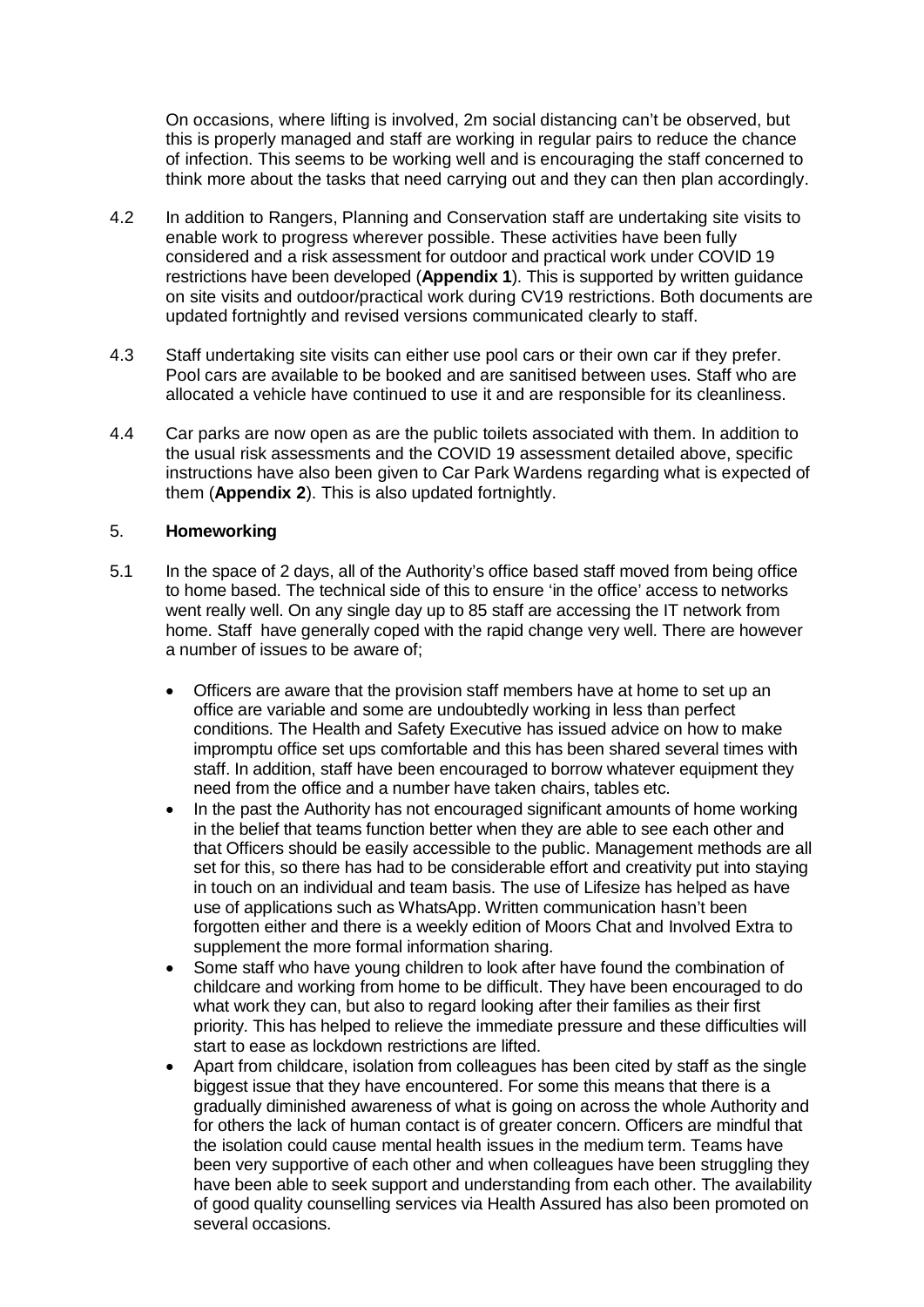5.2 A survey of staff has been undertaken to consider a number of questions regarding home working with a view to consider whether the more regular home working should become part of the normal mix of working. A discussion paper for SLT to consider is currently being prepared.

### 6. **Volunteers**

- 6.1 As mentioned in Paragraph 3.1, all volunteers were stood down in mid-March and have recently returned to work in a low key and closely managed way. Officers have produced a protocol which details the steps that line managers are required to go through, supported by the Volunteering Team, to facilitate volunteering for specific outdoor tasks. This mainly includes survey work and also some Voluntary Rangers undertaking weekend work to support the Senior Rangers, particularly in the busier areas of the Park.
- 6.2 Role profiles have been updated and consideration regarding COVID 19 has to be given explicitly to each role. All revised role profiles have to be signed off by the Head of Volunteering prior to any work being undertaken.
- 6.3 At this stage there is no activity by groups of volunteers. No restriction has been placed on volunteering due to age, but any returning volunteer does have to confirm that they have not been formally advised to shield.

### 7. **Sickness Absence**

- 7.1 Generally, sickness absence has been significantly reduced during this period. No staff have reported being confirmed as having coronavirus, although a number have selfisolated at different times because they have displayed the symptoms. In most cases, staff have continued to work while self-isolating.
- 7.2 Four colleagues have been formally advised to shield due to longer term health issues, but are well and three of them have continued to work normally.

### 8. **Provision of Additional PPE**

8.1 In common with many organisations, the purchase of additional supplies of gloves, hand sanitiser and masks has proved to be difficult. The situation has now eased and good supplies of all these products have been bought. The supply of these to staff and volunteers is being driven by risk assessment, but, where possible, for handwashing soap and a supply of water are provided as this is considered to be a more effective protection against COVID 19 rather than relying on hand sanitiser. The costs are all being allocated to one cost code to monitor additional spending on these items.

### 9. **Opening of Offices, Depots and Visitor Centres**

- 9.1 Offices and depots have had to be open on a very limited basis to enable staff to collect work and materials as well as deal with incoming post and answer machine messages. Straightforward protocols are in place to ensure that the numbers in a building at any one time are low, that social distancing protocols are observed and that regularly touched surfaces are clean.
- 9.2 As lockdown measures nationally begin to ease, it is likely that the HQ offices will open for more regular working. There is considerable work to do to ensure that cleaning arrangements are updated, maximum numbers on each floor established and appropriate signage in place to ensure social distancing is maintained. While Officers are mindful that Government advice is likely to continue to be that those who can work at home should do so, there is a delicate balance to strike between this and improving the mental health of those who are struggling in terms of isolation.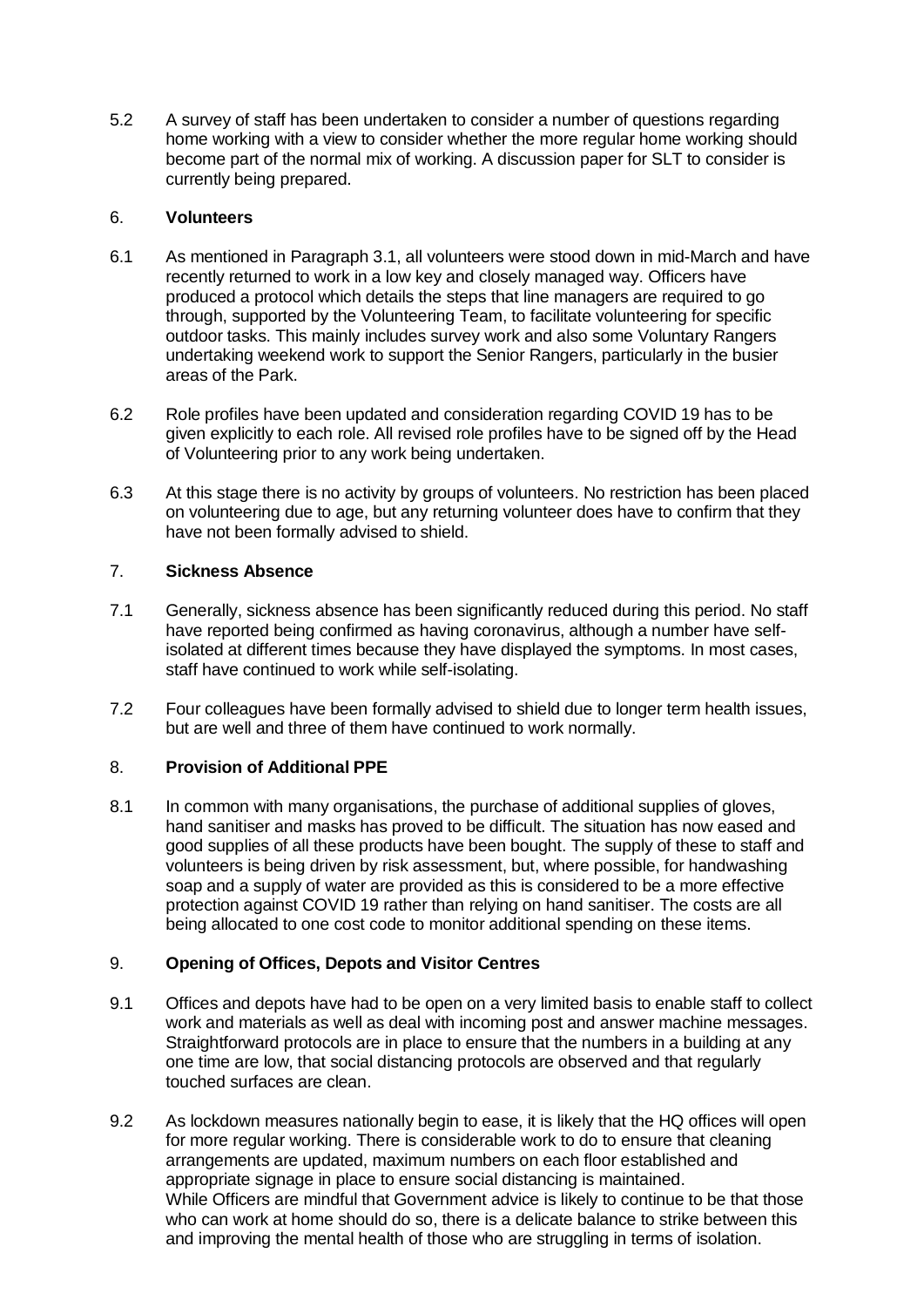9.3 At the time of writing this report, consideration is being given to the reopening of Sutton Bank Visitor Centre close to the date when non-essential retail outlets are allowed to open. The Visitor Centre Manager has been recalled from furlough and is working on a plan to reopen the centre ensuring the safety of staff and visitors alike.

### 10. **Management of Health and Safety**

- 10.1 The Health and Safety group has continued to meet (next meeting 24 June), supported by advice from North Yorkshire County Council. The Head of Recreation and Ranger Services has organised the revised health and safety provision for practical work and car parks. The Head of Corporate Services has oversight of health and safety work across the Authority and this has been supplemented by fortnightly meetings with UNISON representatives where safety is a standing topic of discussion. In addition to this, there are monthly meetings which also include the full time UNISON officer and in the latest of these there was a detailed discussion about health and safety arrangements.
- 10.2 Contractors have continued to work on behalf of the Authority on a wide variety of work. In each case, however, the Officer responsible for the work has satisfied themselves in advance that the contractor is working in a manner consistent with Government guidance.

### 11. **Communications with staff**

11.1 While day to day communication has properly remained the responsibility of line managers, considerable effort has been put into regular written updates. Members will be aware of the weekly publication of Moors Chat and Involved Extra. These have proved to be popular, but there have also been regular (at least fortnightly) more formal updates covering a range of issues including staff welfare and health matters. An example is attached as **Appendix 3.**

### 12. **Other Health and Safety Issues**

- 12.1 The Trackplot device<https://trackplot.com/> is now in use by the Ranger team (the Lone Working Policy is being updating to reflect this). This equipment uses GPS to ensure that the location of users is known at all times. Rangers have welcomed its introduction, particularly while they have been dealing with potentially difficult situations when lone working at weekends.
- 12.2 The Health and Safety Group has agreed the introduction of a standard policy for the acceptable speed limits for all of its vehicles. The current legal limits are based on a complex system which is open to interpretation, but the in-house policy is simple and has been communicated to staff.

### 13. **Financial and Staffing Implications**

13.1 Day to day health and safety management has become significantly more onerous as a result of COVID 19. This means that other planned health and safety work is being postponed, but will be returned to later in the year. Additional expenditure is being incurred to purchase PPE, but Officers have taken the view that this is essential spending.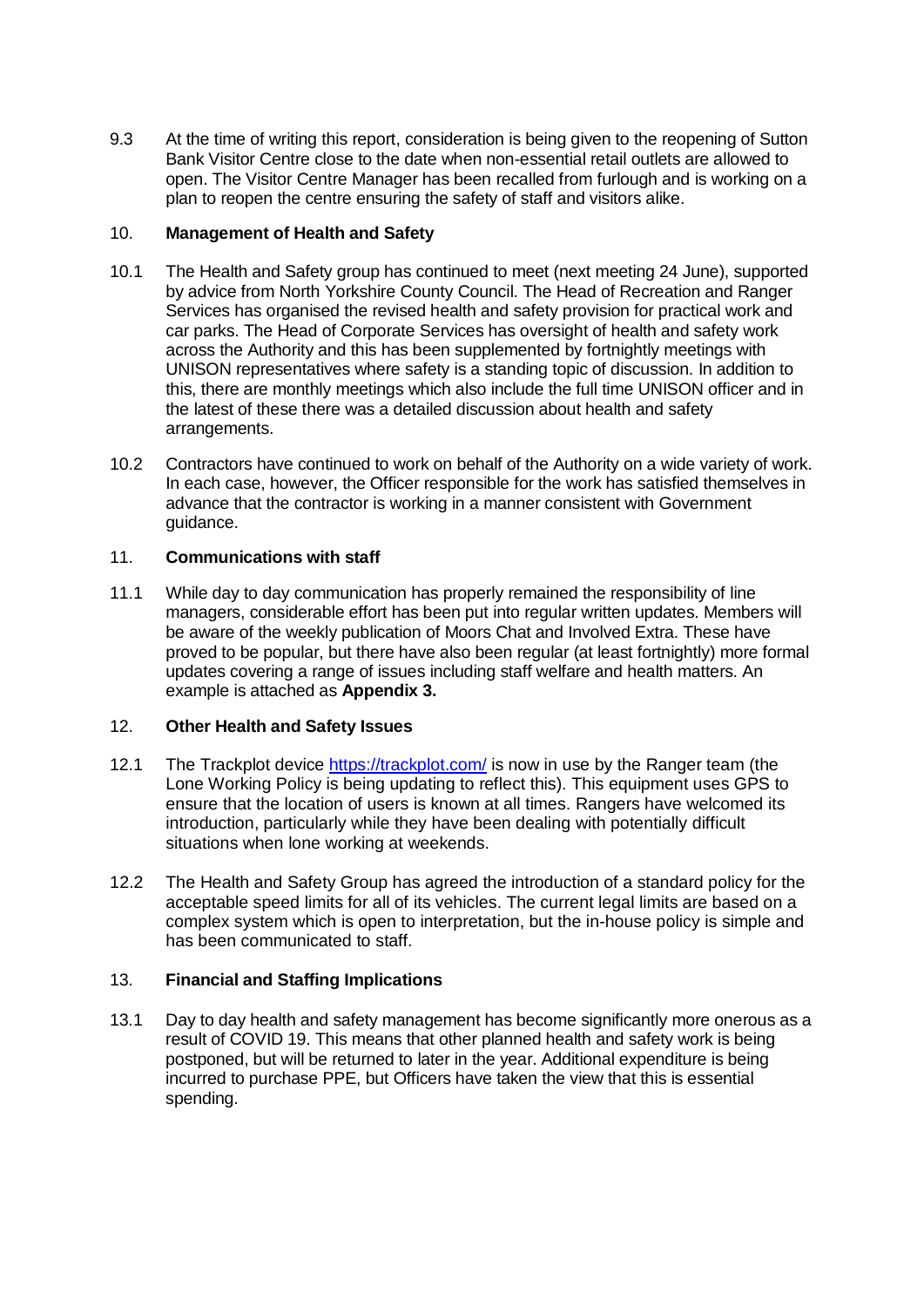- 14. **Recommendation**
- 14.1 That Members;
	- Support and comment on the work undertaken since the last FRASC meeting.

Contact Officer: Ian Nicholls Head of Corporate Services 01439 772700

### **Background documents to this report File ref. File ref. File ref.**

NPA Reports, December 2013, 2014, 2015, 2016, 2017, 2018, 2019 FRASC Reports 2012, 2014, 2015, 2016, 2017, 2018, 2019, 2020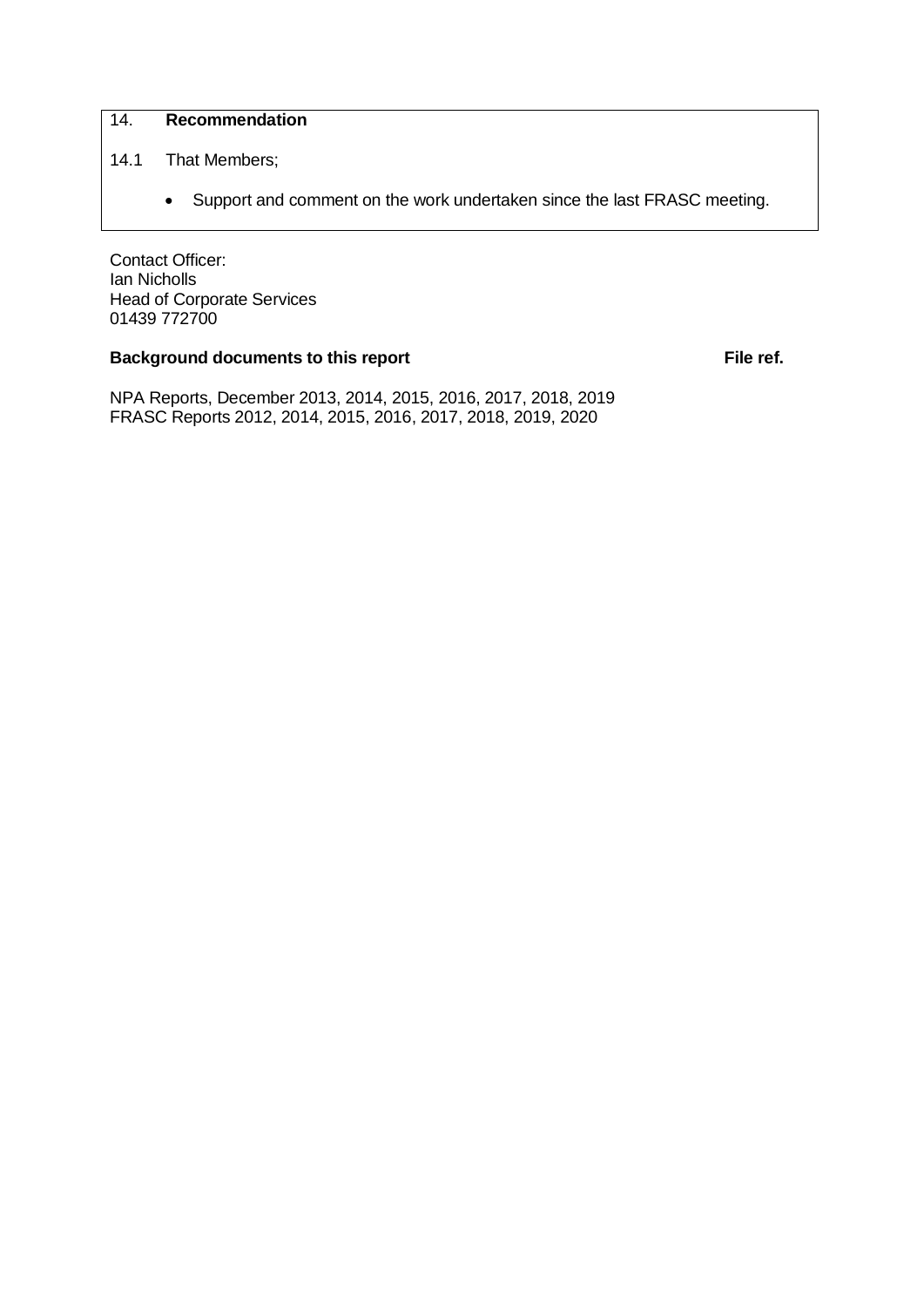

## **29. Risk Assessment Form – work under CV19 restrictions**

| <b>Activity:</b>  | Outdoor and practical work under CV19 restrictions | Assessor's name: D Trafford |
|-------------------|----------------------------------------------------|-----------------------------|
| Date: 4 June 2020 |                                                    | Review Date: 18 June 2020   |

 **Can you maintain 2m social distance? All work should be carried out in accordance with social distancing advice.** 

 **Can you wash your hands? You must have suitable means of cleaning your hands regularly and thoroughly i.e. hand sanitiser or hot water and soap.**

**Working alone is preferred for most tasks. If working in pairs, keep to fixed pairings**

 **Is the work LOW risk? Higher risk work must be avoided at this time to avoid the potential for extra strain on the NHS and emergency services. This includes very remote/difficult to access sites, complex chainsaw work, working at height, using ATVs, winching operations, and heavy/complex manual handling.** 

> **Other tasks or site visits not covered in this RA must be approved by line manager and individually risk assessed. All usual risk assessments and H&S requirements still apply.**

| Who Might be Harmed & How?<br>What are the                                               |                                                                                            | <b>Control measures</b>                                                                                                                                                                                                                                                                                                                                                                                                                                                                                                                                                                                                                                                              |   |   | <b>Residual risk rating</b> | <b>Additional</b>       |
|------------------------------------------------------------------------------------------|--------------------------------------------------------------------------------------------|--------------------------------------------------------------------------------------------------------------------------------------------------------------------------------------------------------------------------------------------------------------------------------------------------------------------------------------------------------------------------------------------------------------------------------------------------------------------------------------------------------------------------------------------------------------------------------------------------------------------------------------------------------------------------------------|---|---|-----------------------------|-------------------------|
| Hazards?                                                                                 |                                                                                            |                                                                                                                                                                                                                                                                                                                                                                                                                                                                                                                                                                                                                                                                                      |   | s | R                           | action (who/by<br>when) |
| Contact with<br>the public<br>through<br>touching hard<br>surfaces or<br>close proximity | Staff, family of staff members,<br>public<br>Transfer of virus<br>Illness, possibly severe | Each task planned and risk assessed in advance. Site needs to be physically<br>wide enough for safe passage of public past the work area; consider how to<br>manage public access if the work site is likely to be busy, for instance by using<br>signs, barrier tape or a banksman.<br>Use men at work signs and social distancing signage to remind members of<br>public to maintain distance.<br>If the site becomes too busy to work safely, cancel or postpone task.<br>Wash hands regularly - after touching hard or shared surfaces (NHS is<br>advising virus can survive for 72 hours), before/after eating, when arriving on<br>site and leaving site. Avoid touching face. | 2 |   | 8                           |                         |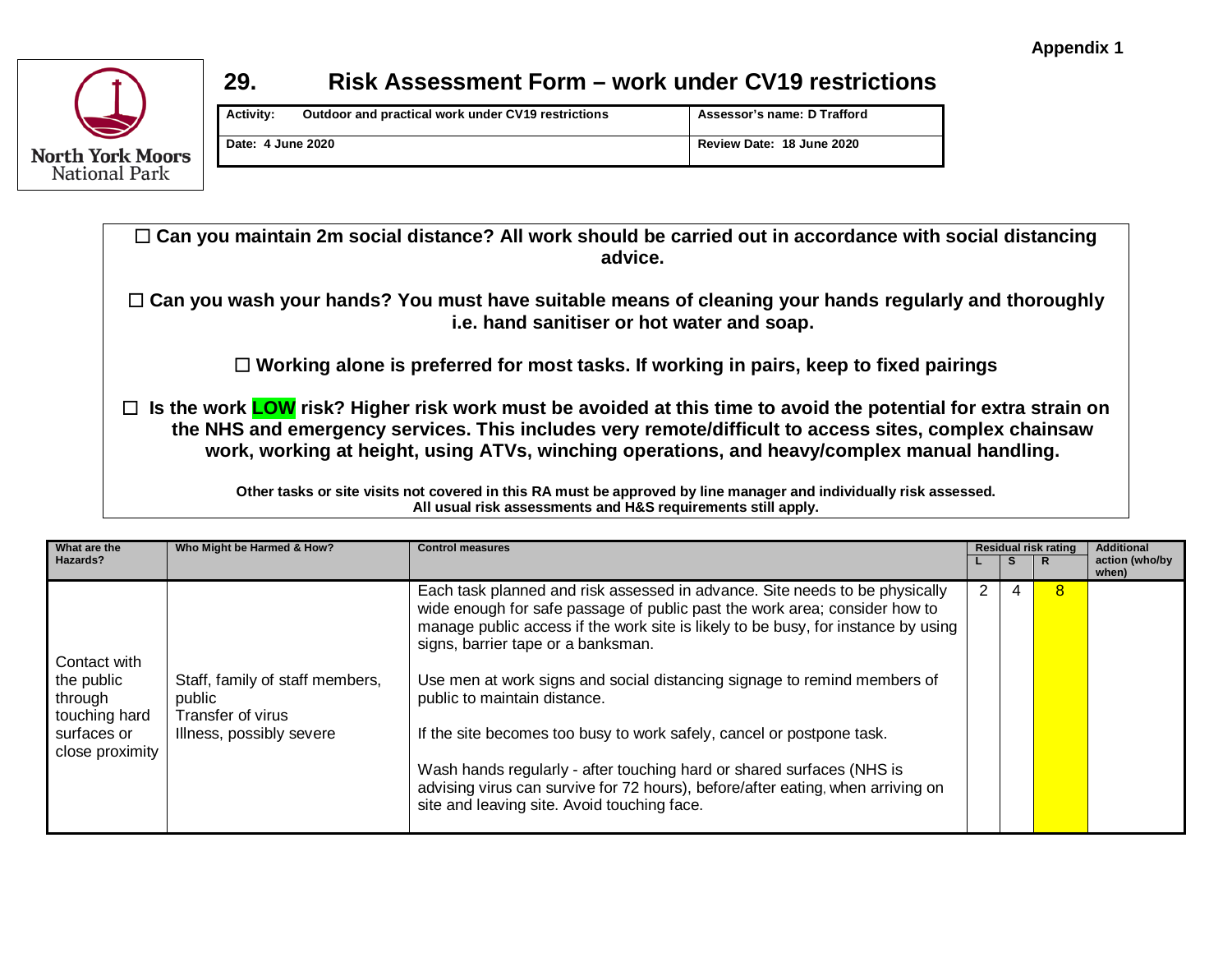| What are the                          | Who Might be Harmed & How?                                                                                                                                                            | <b>Control measures</b>                                                                                                                                                                                                                                                                                                                                                                                                                                                                                                                                                                                                                                                                                                                                                                                                                                                                                                                                                                                                                                                                                          |   | <b>Residual risk rating</b> |   | <b>Additional</b><br>action (who/by |  |
|---------------------------------------|---------------------------------------------------------------------------------------------------------------------------------------------------------------------------------------|------------------------------------------------------------------------------------------------------------------------------------------------------------------------------------------------------------------------------------------------------------------------------------------------------------------------------------------------------------------------------------------------------------------------------------------------------------------------------------------------------------------------------------------------------------------------------------------------------------------------------------------------------------------------------------------------------------------------------------------------------------------------------------------------------------------------------------------------------------------------------------------------------------------------------------------------------------------------------------------------------------------------------------------------------------------------------------------------------------------|---|-----------------------------|---|-------------------------------------|--|
| Hazards?                              |                                                                                                                                                                                       |                                                                                                                                                                                                                                                                                                                                                                                                                                                                                                                                                                                                                                                                                                                                                                                                                                                                                                                                                                                                                                                                                                                  |   |                             |   |                                     |  |
| Contact with<br>colleagues on<br>site | Staff, family of staff members,<br>public<br>Transfer of virus<br>Illness, possibly severe                                                                                            | Sometimes it is necessary to work in pairs, on site or in vehicles. When this<br>happens, the following steps should be taken to enhance safety:<br>Used fixed pairings - work in the same pairs rather than<br>frequently swapping<br>Maintain social distancing as far as safely possible<br>If a task requires you to work closer than 2m apart, it should<br>only take place if it is a high priority. This should be discussed<br>with your line manager.<br>If you have to work closer than 2m apart, keep the activity<br>time as short as possible<br>Wash hands more frequently<br>Work back to back or side by side rather than face to face<br>No more than 2 people working together on site.<br>Wash hands regularly - after touching hard or shared surfaces (NHS is<br>advising virus can survive for 72 hours), before/after eating, when arriving on<br>site and leaving site. Avoid touching face.<br>Equipment/machinery not to be shared unless thoroughly cleaned on<br>handover with sanitising wipes<br>Staff will travel usually separately to site and plan suitable parking locations. | 2 | 4                           | 8 |                                     |  |
| Manual<br>handling injury             | Social distancing reduces ability<br>to share lifting and carrying<br>Staff - musculoskeletal injury on<br>site, needing recovery from site<br>or medical treatment.<br>Time off work | Carry out manual handling assessment before the task; plan to avoid manual<br>handling where feasible and use appropriate lifting methods for heavy loads<br>such as lifting aids. Use mechanical means to transport loads such as vehicle,<br>trackbarrow, wheelbarrow, kerb grabber.<br>Arrange for any deliveries as close to site as possible. If the load cannot be<br>safely moved by the staff on site (no more than 2), or by using the available<br>lifting aids, then the task should be postponed. If social distancing can't be<br>maintained while moving the load, plan how it will be moved in order to                                                                                                                                                                                                                                                                                                                                                                                                                                                                                           | 2 | 3                           | 6 |                                     |  |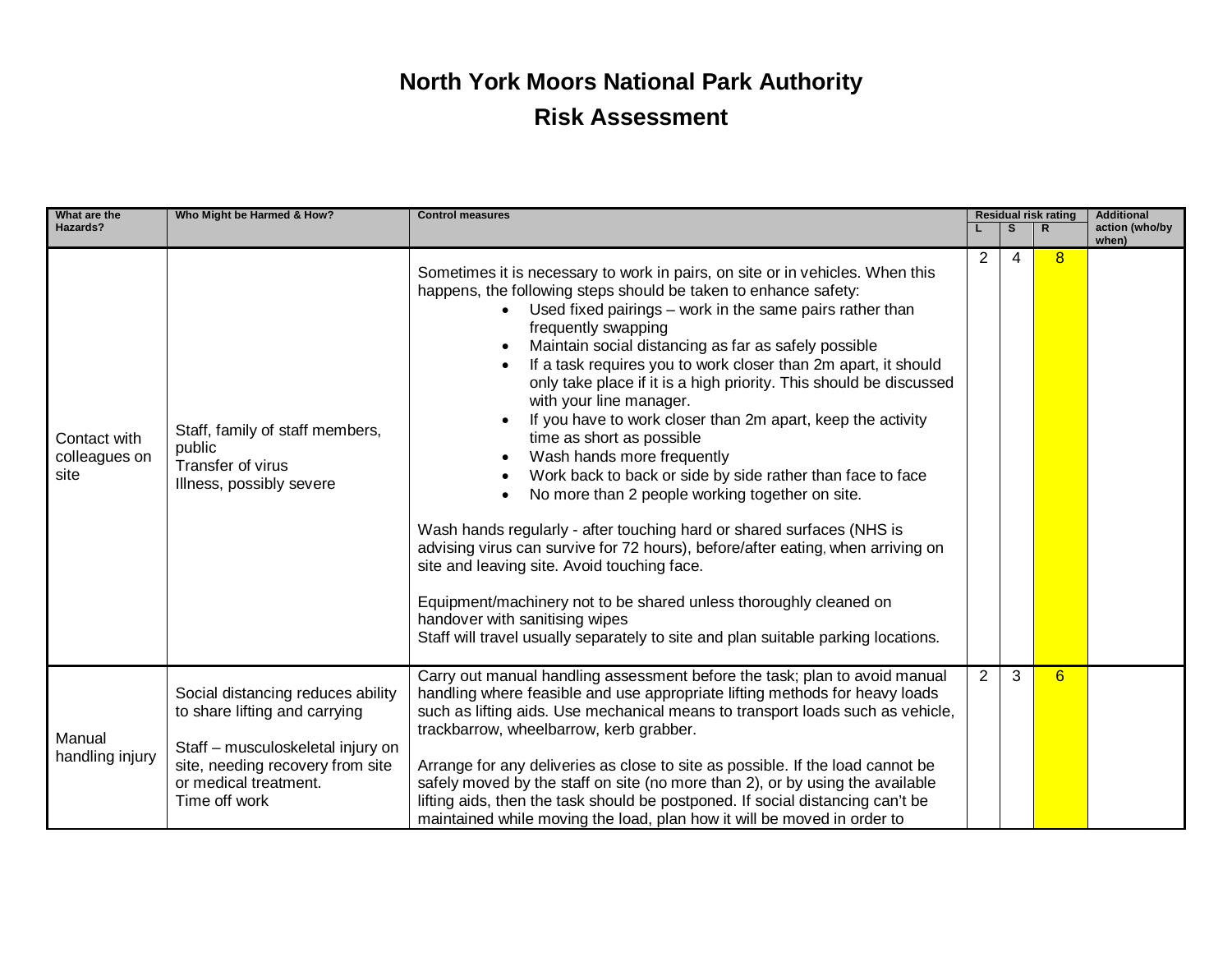| What are the                  | Who Might be Harmed & How?                                                                                                                                                                                                                                                                                                                                   | <b>Control measures</b>                                                                                                                                                                                                                                                                                                                                                                                                                                                                                                                                                                                                                                                                                                                                                                                                                                                                                                                                                                                                                                                                                                                                                                        |   | Residual risk rating<br>$\mathsf{R}$ |   | <b>Additional</b>       |  |
|-------------------------------|--------------------------------------------------------------------------------------------------------------------------------------------------------------------------------------------------------------------------------------------------------------------------------------------------------------------------------------------------------------|------------------------------------------------------------------------------------------------------------------------------------------------------------------------------------------------------------------------------------------------------------------------------------------------------------------------------------------------------------------------------------------------------------------------------------------------------------------------------------------------------------------------------------------------------------------------------------------------------------------------------------------------------------------------------------------------------------------------------------------------------------------------------------------------------------------------------------------------------------------------------------------------------------------------------------------------------------------------------------------------------------------------------------------------------------------------------------------------------------------------------------------------------------------------------------------------|---|--------------------------------------|---|-------------------------|--|
| Hazards?                      |                                                                                                                                                                                                                                                                                                                                                              |                                                                                                                                                                                                                                                                                                                                                                                                                                                                                                                                                                                                                                                                                                                                                                                                                                                                                                                                                                                                                                                                                                                                                                                                |   |                                      |   | action (who/by<br>when) |  |
|                               |                                                                                                                                                                                                                                                                                                                                                              | minimise manual handling risk and to minimise time spent at less than 2m<br>distance (see advice below re working at less than 2m)<br>All staff have completed appropriate manual handling training.<br>Apply safe lifting/carrying/moving methods at all times and carry out dynamic<br>risk assessment if situation changes.                                                                                                                                                                                                                                                                                                                                                                                                                                                                                                                                                                                                                                                                                                                                                                                                                                                                 |   |                                      |   |                         |  |
| Accident or<br>injury on site | <b>Staff</b><br>Accident or injury requiring first<br>aid or emergency assistance.<br>Emergency services may take<br>longer to arrive or may not be<br>able to attend<br>Colleagues unable to apply first<br>aid due to social distancing;<br>FAAW refresher training lapse<br>and reduced numbers of staff on<br>site means fewer first aiders<br>available | See guidance above – higher risk work not to be undertaken during period of<br>restrictions. Only trained and competent staff familiar with area to work alone.<br>Lone working policy is strictly adhered to.<br>No working at very remote or difficult to access sites. Although difficult to<br>define explicitly, these sites are not accessible by an off road vehicle and<br>would be extremely difficult to extract a casualty from.<br>All lone workers carry first aid kit and mobile phone. Rangers have Trackplot<br>lone working system - check in when leaving the house, check in at<br>prearranged check in times and when moving between sites, check out when<br>arriving back at home at end of day.<br>Lone workers will apply self-help in first instance and then raise alarm for<br>assistance - 999 if needed, AND call a colleague or buddy.<br>If lone worker does not return as expected and has not raised alarm, usual<br>lone working procedures apply to identify route or last known location and<br>locate worker.<br>If emergency services/mountain rescue are unable to attend, suitable staff<br>members will be asked to assist in recovering lone worker. | 2 | 4                                    | 8 |                         |  |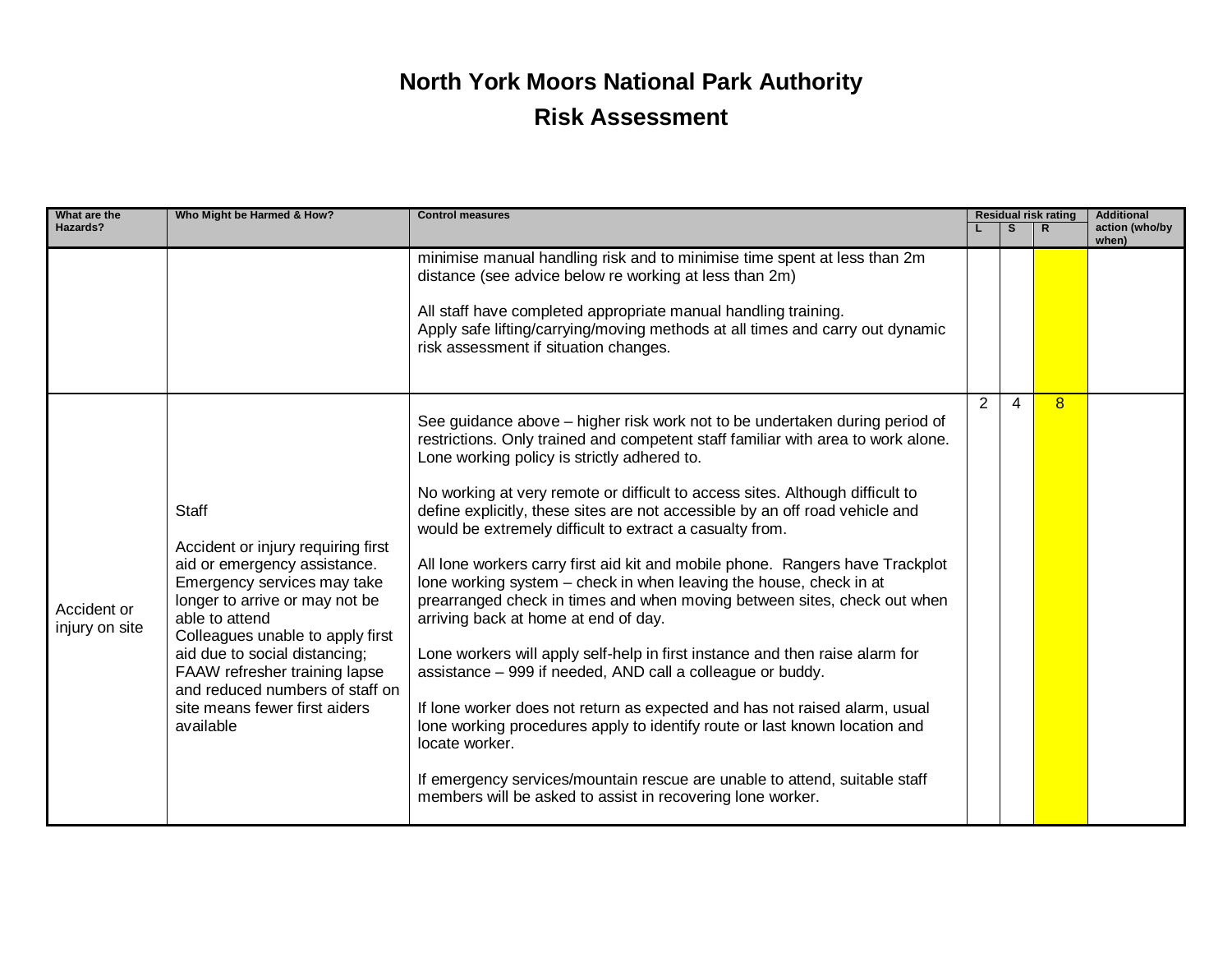| What are the                                | Who Might be Harmed & How?                                                                                                               | <b>Control measures</b>                                                                                                                                                                                                                                                                                                                                                                                                                                                                                                                                                                                                                                      |   |   |                | <b>Residual risk rating</b> |  | <b>Additional</b> |
|---------------------------------------------|------------------------------------------------------------------------------------------------------------------------------------------|--------------------------------------------------------------------------------------------------------------------------------------------------------------------------------------------------------------------------------------------------------------------------------------------------------------------------------------------------------------------------------------------------------------------------------------------------------------------------------------------------------------------------------------------------------------------------------------------------------------------------------------------------------------|---|---|----------------|-----------------------------|--|-------------------|
| Hazards?                                    |                                                                                                                                          |                                                                                                                                                                                                                                                                                                                                                                                                                                                                                                                                                                                                                                                              |   |   |                | action (who/by<br>when)     |  |                   |
|                                             |                                                                                                                                          | Follow HSE guidance on FAAW training if out of date for refresher<br>https://www.hse.gov.uk/news/first-aid-certificate-coronavirus.htm<br>People involved in the provision of assistance to others should pay particular<br>attention to sanitation measures immediately afterwards including washing<br>hands. All staff to refer to guidance on giving first aid<br>https://www.sja.org.uk/get-advice/first-aid-advice/covid-19-advice-for-<br>first-aiders/<br>And https://www.sja.org.uk/get-advice/first-aid-advice/unresponsive-<br>casualty/how-to-do-cpr-on-an-adult/                                                                                |   |   |                |                             |  |                   |
| Illness while at<br>work                    | Staff<br>Member of staff feels ill or<br>experiences symptoms of CV19<br>while working<br>Transfer of virus.<br>Illness, possibly severe | All staff are aware that:<br>Anyone experiencing symptoms of CV19 must go home immediately, having<br>made the work site safe (if not at home already), inform line manager and<br>begin self-isolation in accordance with current government advice.<br>If equipment needs to be recovered, a colleague can be tasked to arrange<br>this.<br>Any colleagues who have recently been in contact must be informed and<br>required to self-isolate.<br>Wash hands regularly - after touching hard or shared surfaces (NHS are<br>advising virus can survive for 72 hours), before/after eating, when arriving on<br>site and leaving site. Avoid touching face. |   | 4 | $\overline{4}$ |                             |  |                   |
| Confrontation,<br>challenge or<br>hostility | Staff<br>Verbal or physical confrontation<br>from member of public                                                                       | Tasks and site visits planned in advance - all risk factors taken into account,<br>including being lone worker. Lone working policy applies whenever working<br>alone                                                                                                                                                                                                                                                                                                                                                                                                                                                                                        | 3 | 2 | 6              |                             |  |                   |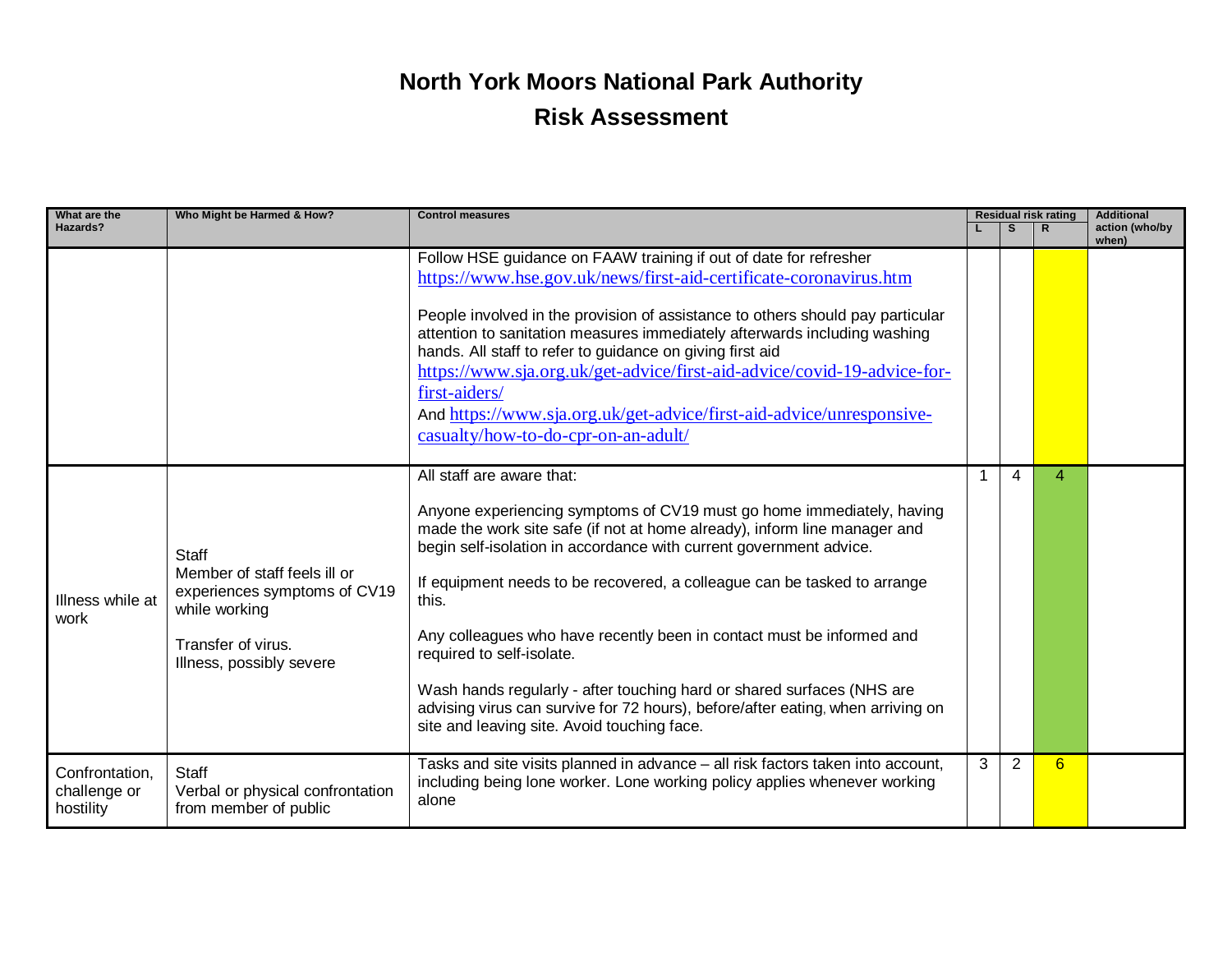| What are the<br>Who Might be Harmed & How?                                        |                                                                                                                                    | <b>Control measures</b>                                                                                                                                                                                                                                                                                                                                                                                                                                                                                                                                                                                                                                                                                                             |                |   | Residual risk rating | <b>Additional</b>       |  |
|-----------------------------------------------------------------------------------|------------------------------------------------------------------------------------------------------------------------------------|-------------------------------------------------------------------------------------------------------------------------------------------------------------------------------------------------------------------------------------------------------------------------------------------------------------------------------------------------------------------------------------------------------------------------------------------------------------------------------------------------------------------------------------------------------------------------------------------------------------------------------------------------------------------------------------------------------------------------------------|----------------|---|----------------------|-------------------------|--|
| Hazards?                                                                          |                                                                                                                                    |                                                                                                                                                                                                                                                                                                                                                                                                                                                                                                                                                                                                                                                                                                                                     |                | S | $\mathsf{R}$         | action (who/by<br>when) |  |
|                                                                                   |                                                                                                                                    | Task can be cancelled or delayed if confrontation seems likely and can't be<br>prevented through prior consultation.<br>All staff going out are provided with a letter stating their business and who<br>members of the public can contact with any questions<br>In the event of confrontation on site which can't be resolved, task or site visit is<br>postponed.                                                                                                                                                                                                                                                                                                                                                                 |                |   |                      |                         |  |
| Vehicle or<br>plant -<br>breakdown or<br>collision                                | Staff member unable to be<br>recovered for extended period<br>Vehicle or plant has to be left in<br>place if recovery not possible | Continue to MOT vehicles as scheduled to ensure safety<br>Vehicles maintained and serviceable. If servicing or repairs cannot be carried<br>out due to service closures, it must be marked unserviceable and reported.<br>Daily checks before going out<br>If vehicle can't be recovered, a colleague can recover the driver, maintaining<br>social distance within their vehicle - this may require collection of minibus or<br>crewcab (see advice above). Clean hands before and after travelling and<br>provide ventilation.<br>If broken down vehicle or plant must be left in place, lock/make as secure as<br>possible. Notify line manager and (where appropriate) landowner, arrange<br>safe recovery from home or office. | $\overline{2}$ | 2 | 4                    |                         |  |
| Injury whilst<br>carrying out<br>maintenance<br>work at a<br>depot or<br>property | Staff<br>Injury sustained while working<br>e.g. buildings or equipment<br>maintenance                                              | 2<br>Lone working system and buddy system applies, Trackplot for registered<br>users<br>Carry mobile phones<br>Where possible have a second person on site and check on each other<br>regularly                                                                                                                                                                                                                                                                                                                                                                                                                                                                                                                                     |                | 4 | $\mathbf{8}$         |                         |  |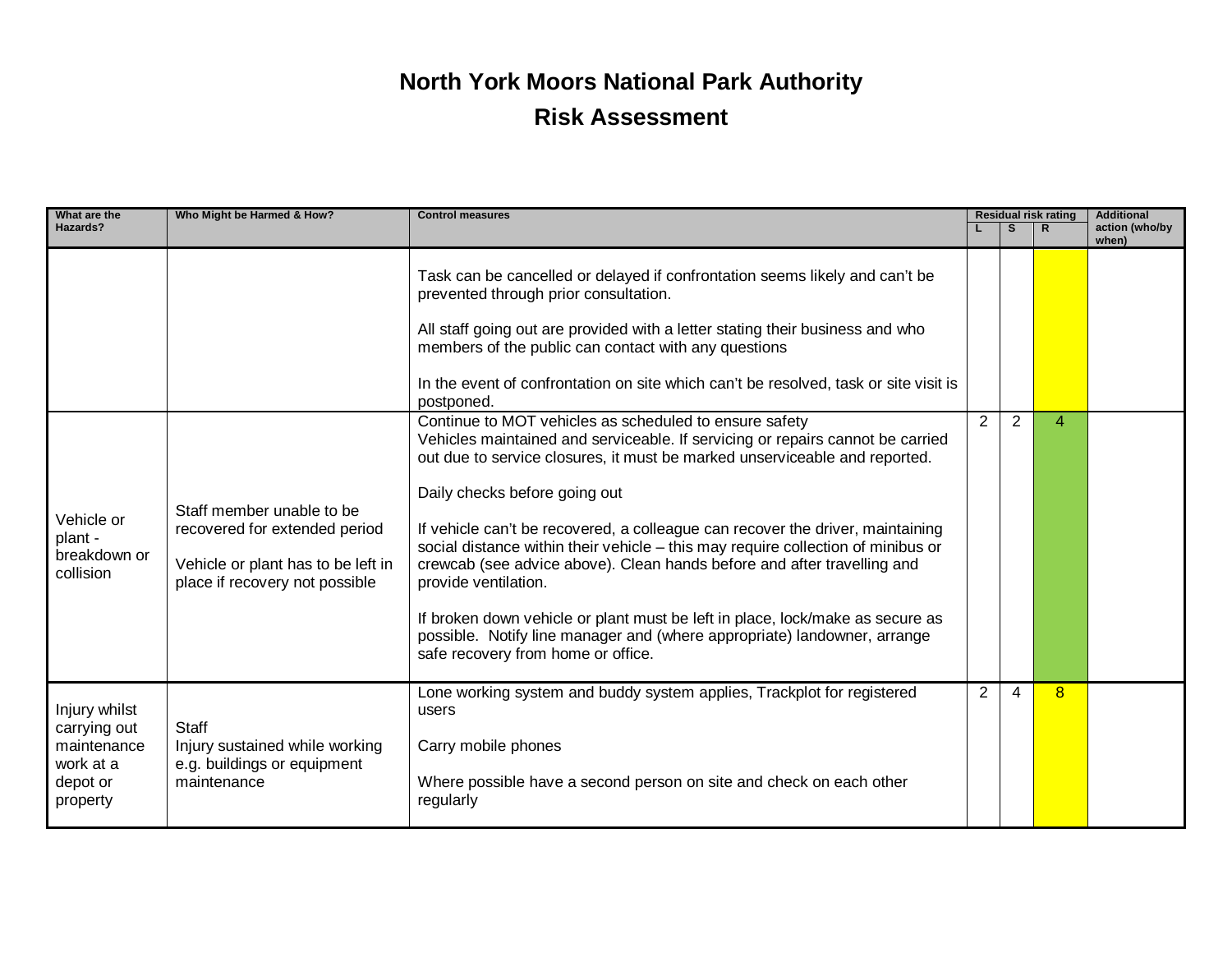| What are the                                 | Who Might be Harmed & How?<br><b>Control measures</b>                 |                                                                                                                                                                                                                                                                                                                                                                                         | <b>Residual risk rating</b> |          |    | <b>Additional</b>       |
|----------------------------------------------|-----------------------------------------------------------------------|-----------------------------------------------------------------------------------------------------------------------------------------------------------------------------------------------------------------------------------------------------------------------------------------------------------------------------------------------------------------------------------------|-----------------------------|----------|----|-------------------------|
| Hazards?                                     |                                                                       |                                                                                                                                                                                                                                                                                                                                                                                         |                             | <b>S</b> | R. | action (who/by<br>when) |
|                                              |                                                                       | If not possible, arrange regular check in times with colleague                                                                                                                                                                                                                                                                                                                          |                             |          |    |                         |
|                                              |                                                                       | No working at height                                                                                                                                                                                                                                                                                                                                                                    |                             |          |    |                         |
|                                              |                                                                       | Power tools are PAT tested, cleaned, maintained and checked before use.<br>Any guards fitted and used correctly.                                                                                                                                                                                                                                                                        |                             |          |    |                         |
|                                              |                                                                       | Staggered approach applied to reopening and enforcing charges based on<br>govt guidance/alert state                                                                                                                                                                                                                                                                                     | 2                           | 4        | 8  |                         |
|                                              |                                                                       | Car park attendance reduced – opening and cleaning toilets (see below),<br>checking site for safety and serviceability; closing toilets, checking site again<br>and removing any cash (if charges in operation).                                                                                                                                                                        |                             |          |    |                         |
|                                              | Staff                                                                 | All maintenance should be scheduled for when visitor numbers most likely to<br>be low. Consider closing car park if carrying out the work is likely to require<br>close contact with public.                                                                                                                                                                                            |                             |          |    |                         |
| Contact with<br>virus through<br>work at car | Public<br>Contact with hard surfaces<br>where virus is present, close | If ticket machines are in use, cleaning between each use/on regular basis<br>during day is not practicable.                                                                                                                                                                                                                                                                             |                             |          |    |                         |
| parks                                        | proximity to public                                                   | Enforcement of charges suspended                                                                                                                                                                                                                                                                                                                                                        |                             |          |    |                         |
|                                              |                                                                       | Staff use gloves and wipe down any surface they handle on ticket machines<br>before opening the machine or carrying out any maintenance, and wipe again<br>afterwards.                                                                                                                                                                                                                  |                             |          |    |                         |
|                                              |                                                                       | Any cash handling carried out at end of day or when visitor numbers are<br>lowest. Gloves and optional mask used for handling and transferring cash -<br>following PHE advice, masks are not necessary for this type of work but they<br>are available for any member of staff who wishes to use one. Handwash or<br>sanitiser to be used before and after any cash handling procedure. |                             |          |    |                         |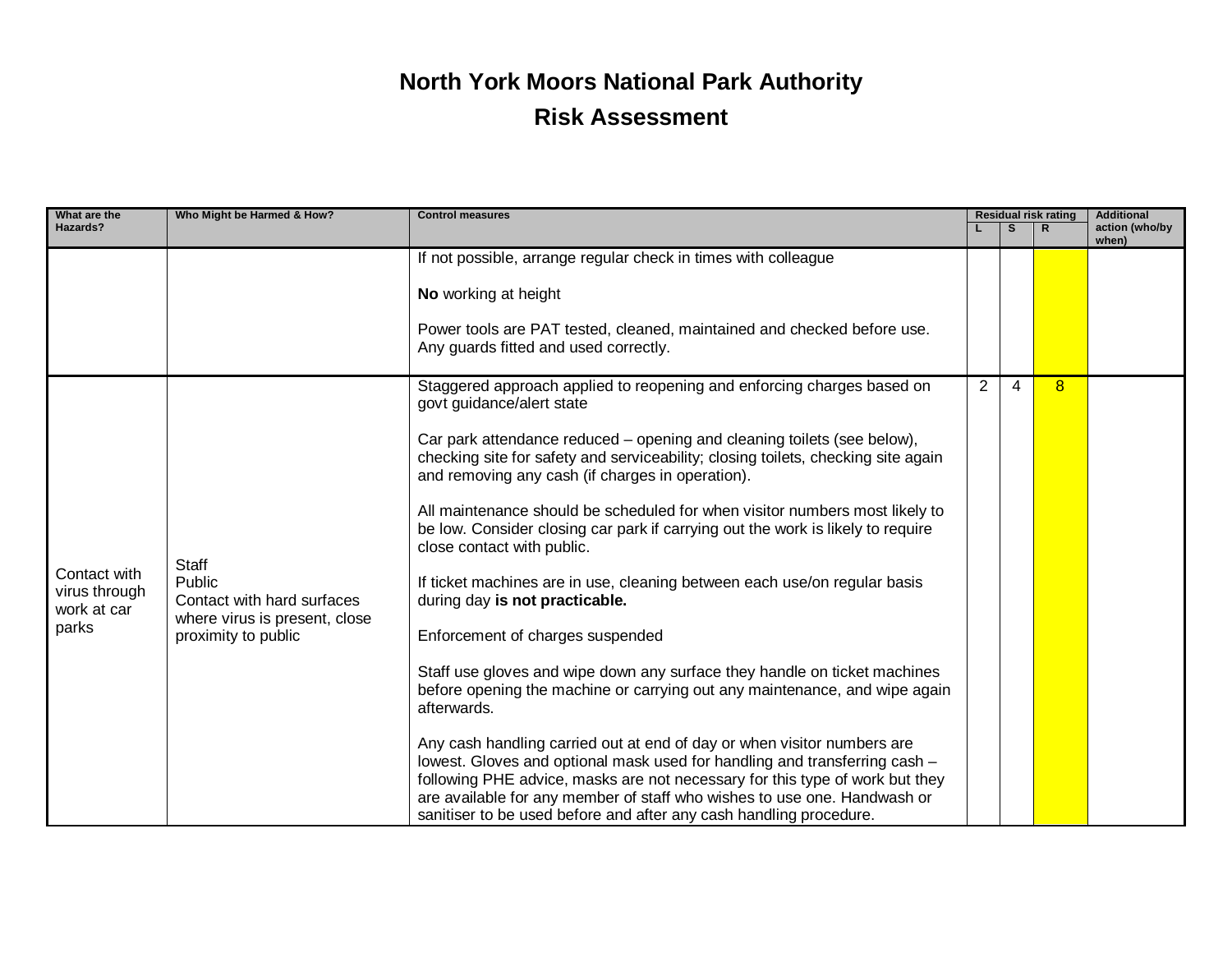| What are the<br>Who Might be Harmed & How?<br><b>Control measures</b> |                                                                                                       |                                                                                                                                                                                                                                                                                                                                                                                                                                                                                                                                                                                                                                                                                                                                                                                                                                         |   |          | <b>Residual risk rating</b> | <b>Additional</b>       |  |
|-----------------------------------------------------------------------|-------------------------------------------------------------------------------------------------------|-----------------------------------------------------------------------------------------------------------------------------------------------------------------------------------------------------------------------------------------------------------------------------------------------------------------------------------------------------------------------------------------------------------------------------------------------------------------------------------------------------------------------------------------------------------------------------------------------------------------------------------------------------------------------------------------------------------------------------------------------------------------------------------------------------------------------------------------|---|----------|-----------------------------|-------------------------|--|
| Hazards?                                                              |                                                                                                       |                                                                                                                                                                                                                                                                                                                                                                                                                                                                                                                                                                                                                                                                                                                                                                                                                                         |   | <b>S</b> | R.                          | action (who/by<br>when) |  |
|                                                                       |                                                                                                       | Staff will not under any circumstances to attempt to police or enforce social<br>distancing guidelines among visitors or car park users. If social distancing<br>cannot be maintained, staff in car parks should return to their vehicles, or<br>leave site and come back later.<br>Signs in car parks - 2m social distance at all times                                                                                                                                                                                                                                                                                                                                                                                                                                                                                                |   |          |                             |                         |  |
| Contact with<br>virus through<br>work in toilet<br>blocks             | Staff<br>Public<br>Contact with hard surfaces<br>where virus is present, close<br>proximity to public | Staggered approach applied to reopening based on govt guidance/alert state<br>Toilets opened to public when cleaning regime and rota can be fully resourced<br>Full stocks of cleaning materials, masks and gloves available for toilet<br>cleaning at each site - following PHE advice, masks are not necessary for this<br>type of work but they are available for any member of staff who wishes to use<br>one.<br>Reduce number of facilities open to maintain high cleaning standards<br>Reduce opening hours<br>Tie outer doors open where possible<br>Single use PPE correctly disposed of after use<br>Toilets are closed to public while being cleaned<br>Toilets are locked overnight<br>Signs on toilets - no more than 2 inside at one time, 2m distancing<br>Handwashing signage<br>Queue markings on ground at busy sites | 2 | 4        | 8                           |                         |  |
|                                                                       |                                                                                                       | Staff are not under any circumstances to attempt to police or enforce social<br>distancing guidelines among visitors or toilet users. If social distancing cannot<br>be maintained, staff in car parks should return to their vehicles, or leave site<br>and come back later.                                                                                                                                                                                                                                                                                                                                                                                                                                                                                                                                                           |   |          |                             |                         |  |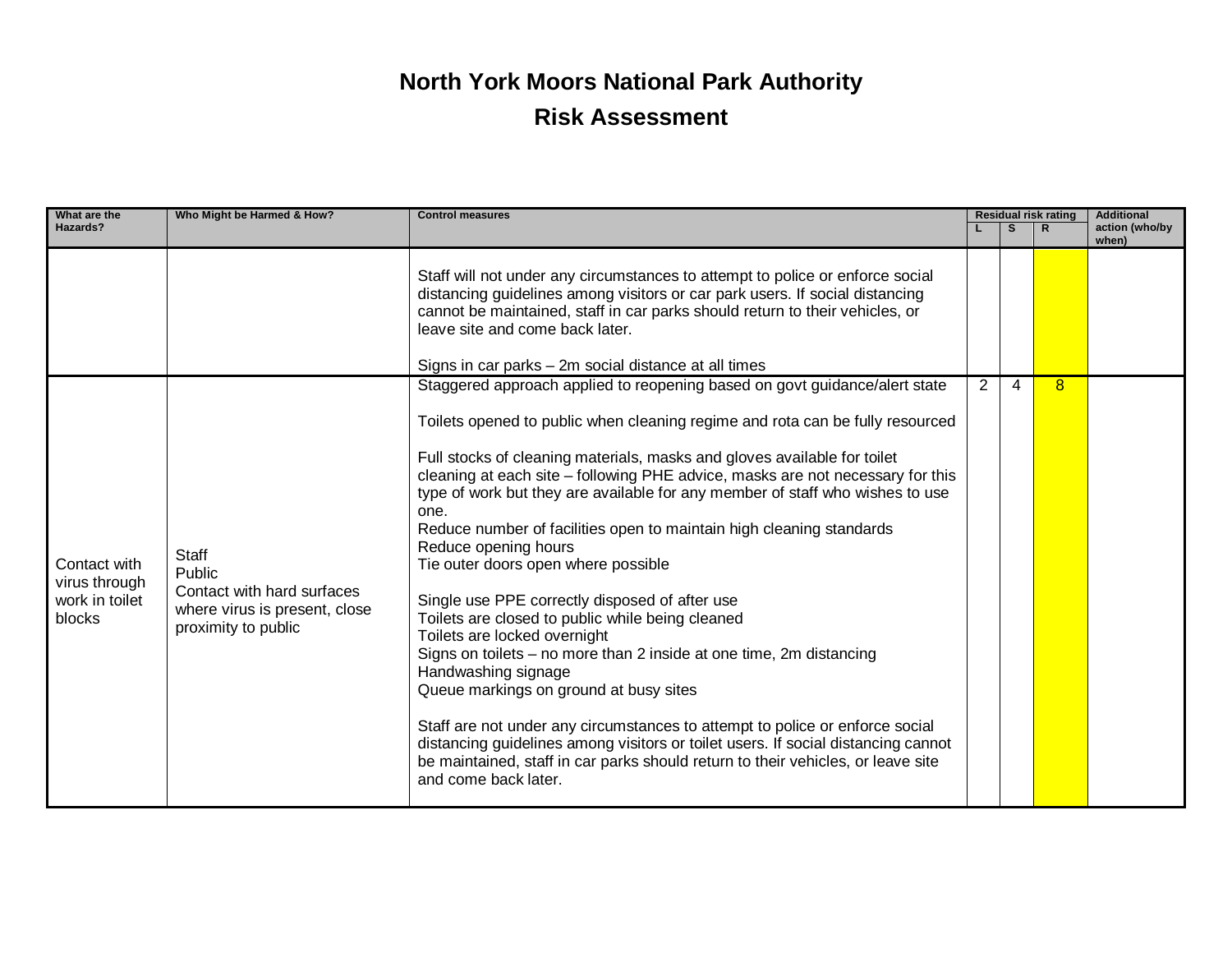| What are the<br>Hazards? | Who Might be Harmed & How?            | <b>Control measures</b>                                  | <b>S</b> | <b>Residual risk rating</b><br>R. | Additional<br>action (who/by<br>when) |
|--------------------------|---------------------------------------|----------------------------------------------------------|----------|-----------------------------------|---------------------------------------|
| Disposal of<br>used PPE  | Used PPE not correctly<br>disposed of | All used PPE to be bagged and disposed of in correct bin | Ő        | w                                 |                                       |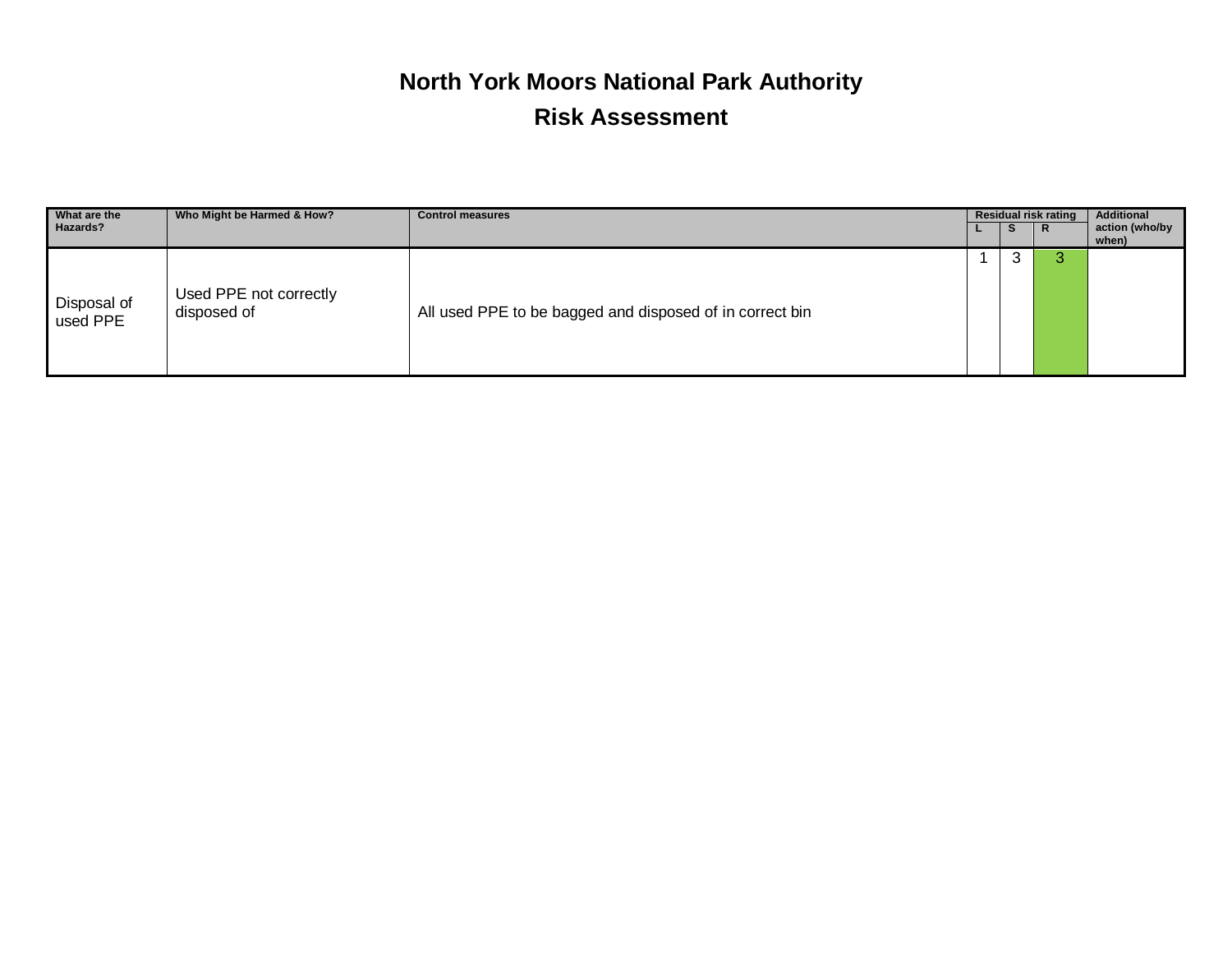| <b>Hierarchy of control measures</b>                                                                                                                                                                                     |                                     |                        |                               |                                                                | <b>SEVERITY</b>                                                           |                                                                                                                                             |                                                                                |                                                                   |
|--------------------------------------------------------------------------------------------------------------------------------------------------------------------------------------------------------------------------|-------------------------------------|------------------------|-------------------------------|----------------------------------------------------------------|---------------------------------------------------------------------------|---------------------------------------------------------------------------------------------------------------------------------------------|--------------------------------------------------------------------------------|-------------------------------------------------------------------|
| Wherever possible, eliminate the risk<br>$\bullet$<br>by removing the hazard.                                                                                                                                            | <b>Description</b>                  | Minor injury           | Injury requiring<br>first aid | Injury or industrial<br>disease requiring<br>medical treatment | Serious injury or<br>long-term medical<br>effects (industrial<br>disease) | Major injury or<br>fatality                                                                                                                 |                                                                                |                                                                   |
| If that isn't possible, look for ways to<br>$\bullet$<br>reduce the potential for harm<br>Prevent contact with the hazard<br>Plan a safe system of work (such as a<br>$\bullet$<br>work instruction or method statement) |                                     |                        | Effect                        | Cuts & abrasions.<br>minor skin or eye<br>irritations, etc.    | Any injury that<br>requires first aid                                     | Deep wounds,<br>fractures, scalds,<br>burns, eye injuries,<br>respiratory<br>infections.<br>temporary<br>blindness or<br>hearing loss, etc. | Loss of digits<br>damage to eyes,<br>serious medical<br>effects                | oss of limbs, sight,<br>hearing, long term<br>illness or death    |
| $\bullet$                                                                                                                                                                                                                | Wear PPE to protect from the hazard |                        | Outcome                       | No lost time<br>(sick leave not<br>required)                   |                                                                           | More than 3 days<br>1-3 days absence absence - RIDDOR<br>reportable                                                                         | Weeks - months<br>off work<br>(hospitalisation)<br><b>RIDDOR</b><br>reportable | Permanent<br>disability or long<br>term sick<br>RIDDOR reportable |
|                                                                                                                                                                                                                          | Percentage<br>probability           | Likelihood             | No.                           | 1                                                              | 2                                                                         | 3                                                                                                                                           | 4                                                                              | 5                                                                 |
|                                                                                                                                                                                                                          | $0 - 20$                            | <b>Highly Unlikely</b> | $\mathbf{1}$                  |                                                                |                                                                           |                                                                                                                                             |                                                                                |                                                                   |
| <b>LIKELIHOOD</b>                                                                                                                                                                                                        | $21 - 40$                           | Reasonably<br>Unlikely | 2                             |                                                                |                                                                           |                                                                                                                                             |                                                                                |                                                                   |
|                                                                                                                                                                                                                          | $41 - 60$                           | Likely                 | 3                             |                                                                |                                                                           |                                                                                                                                             |                                                                                |                                                                   |
|                                                                                                                                                                                                                          | $61 - 80$                           | <b>Highly Likely</b>   | 4                             |                                                                |                                                                           |                                                                                                                                             |                                                                                |                                                                   |
|                                                                                                                                                                                                                          | $81 - 100$                          | Almost Certain         | 5                             |                                                                |                                                                           |                                                                                                                                             |                                                                                |                                                                   |

| _ow Risk Score <sup>.</sup> |  | Medium Risk Score 5 |  | High Risk Score 15 - 2 |
|-----------------------------|--|---------------------|--|------------------------|
|-----------------------------|--|---------------------|--|------------------------|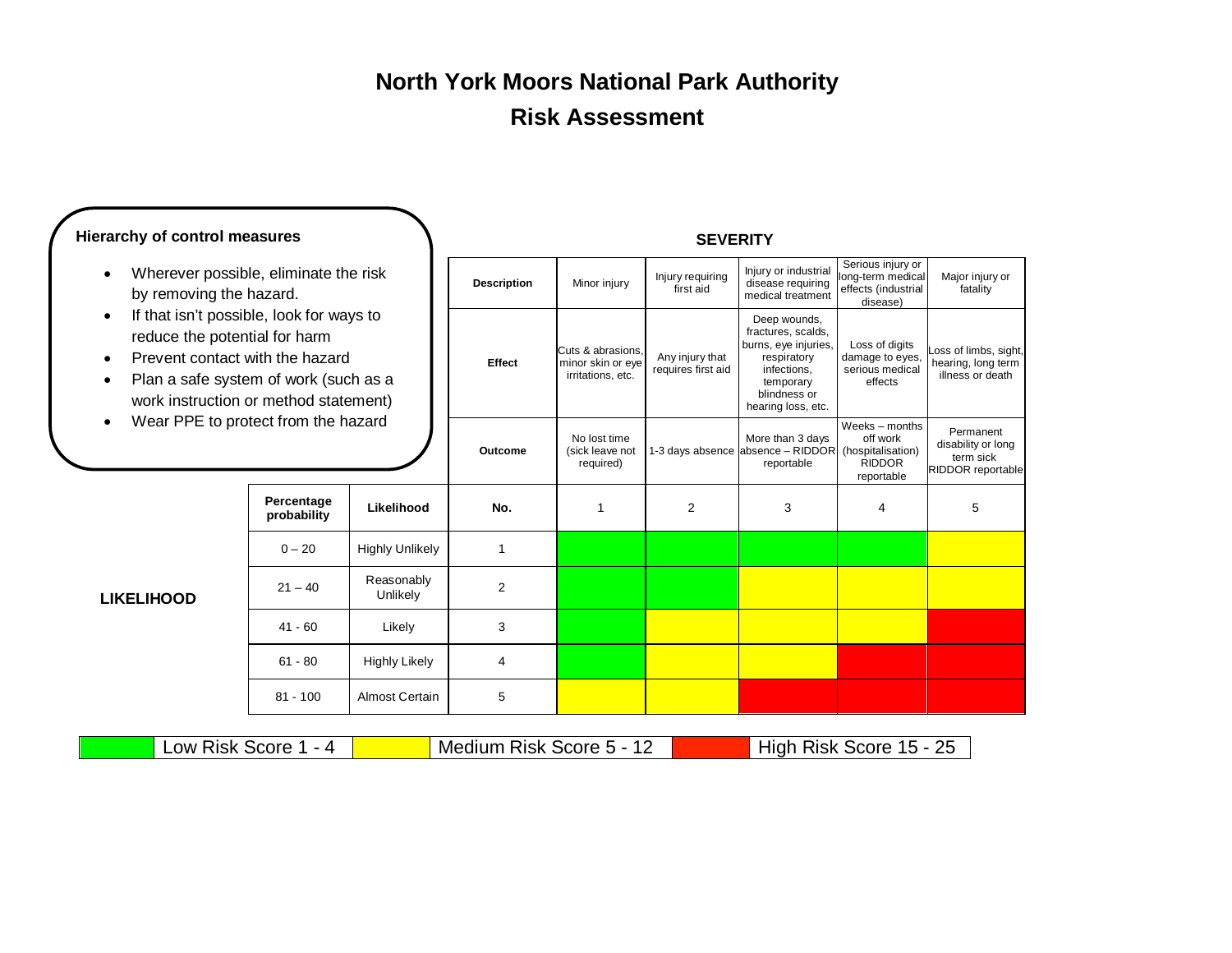### **Car parks – CV19**

### **Maintain 2m social distance at all times.**

### **Wash your hands regularly and thoroughly with hand sanitiser or hot water and soap.**

### **If you or a member of your household develop symptoms of CV19 then you must self-isolate and inform your line manager**

### **All usual risk assessments and H&S requirements still apply.**

- 1. Ticket machines are available for use by the public and they will make their own decision about whether they wish to use them. It is not practicable for NPA staff to clean ticket machines between uses. If visitors don't have the correct change then it is not recommended that NPA staff provide the correct change.
- 2. Enforcement of pay and display is currently suspended to uphold social distancing and in recognition of many people's concerns about using ticket machines.
- 3. When emptying cash from ticket machines, all usual routines and risk assessments still apply. You should wash or sanitise your hands before and after removing the cash box or carrying out maintenance on the ticket machine. When counting or handling cash you must wear disposable gloves; face masks are provided but are optional in this setting. Wash your hands afterwards.
- 4. You are **not** expected to enforce social distancing among visitors and it is recognised that you will not be able to interact with the public in the same way that you normally would. You must maintain your social distance from visitors and colleagues; you may not be able to walk around the car park during busy times.
- 5. Working hours will change to reflect the need for social distancing. You will need to attend the car park at the start and the end of the day, and be on call to deal with any problems.
- 6. Your duties:
	- Morning check site for safety and machine for serviceability. Clean and open toilets. Litter pick and report any faults.
	- Evening walk around, check for any problems. Litter pick and report any faults. Lock toilets, empty cash.
- 7. Car park permits will be extended to reflect car park closures during lockdown. If anyone asks about permits, they can contact Julia Jewitt via [general@northyorkmoors.org.uk](mailto:general@northyorkmoors.org.uk)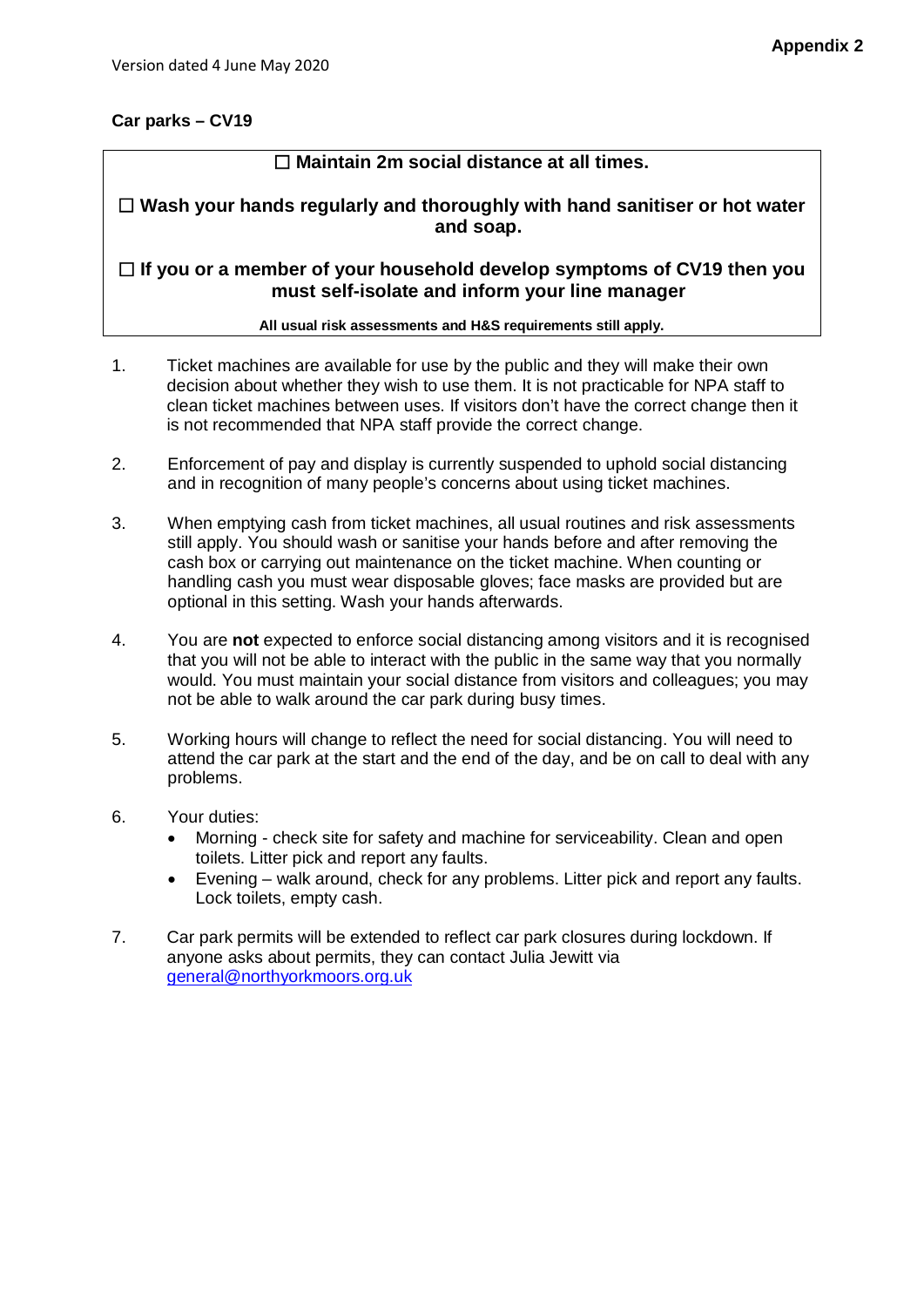If you have concerns or questions:

Like any other situation at work, if you feel unsafe you should raise the issue with your line manager and discuss the activity risk assessment to find alternative ways of carrying out the task. More information here: <https://www.unison.org.uk/coronavirus-rights-work/>

You can also speak to: Ian Nicholls

Debbie Trafford

Unison reps Andrew Muir and Simon Bassindale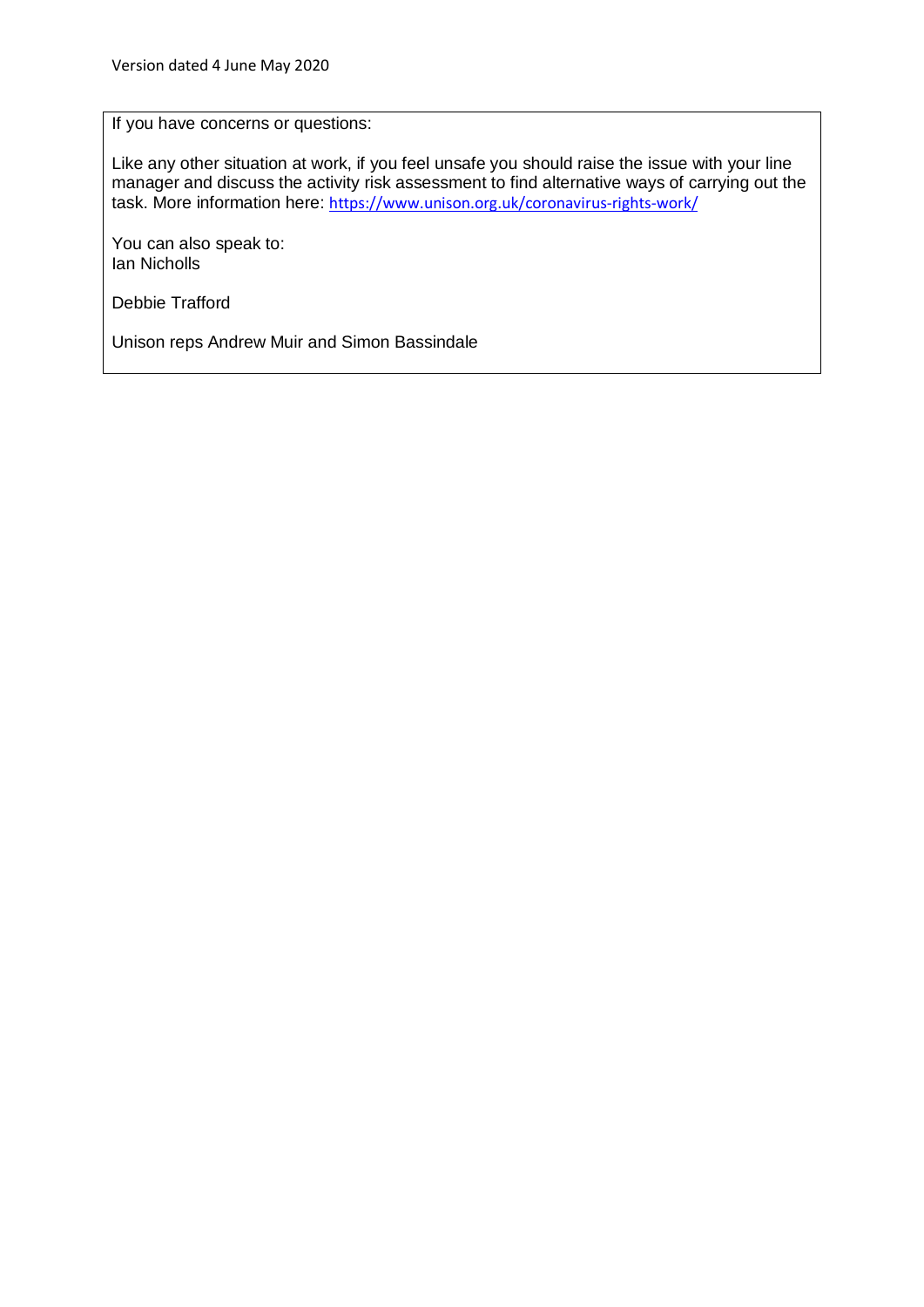### **Toilet cleaning – CV19**

- 1. General principles
	- Maintain your social distance at all times from public. Do not attempt to enforce social distancing among visitors.
	- In the event of a confrontation or if a member of the public gets too close, walk away. If necessary go back to your office or vehicle, lock door and call for assistance.
	- To reduce areas to be cleaned, consider locking some toilet cubicles and covering urinals. Use signs which say 'Closed to maintain high cleaning standards'
	- Consider reducing number of sinks in use
	- Where possible, tie entrance doors open securely so people don't have to touch the door and can see if there's anyone in there already
	- Social distancing signage displayed on outer doors
	- Handwashing posters displayed by sinks
	- Check stock of cleaning products, toilet roll, paper towels, bin bags and PPE daily – order or request extra stock well in advance due to extended lead times. Contact Julia Jewitt.
- 2. Cleaning
	- Lock or barrier off the toilet block while cleaning. Use 'closed for cleaning, please be patient' signs
	- Toilets which ae being used frequently should be cleaned twice a day. Where fewer people are using the facility this can be reduced to once daily.
	- Where demand is high, reduce opening hours to facilitate extra cleaning Sutton Bank toilets are currently open 10am-3pm
	- Lock overnight where possible
	- Always start with the dirtiest areas and move to the least dirty areas, use separate cloths to wash sinks and toilets etc.
	- Cleaning schedule in each toilet. Sign and note time after each clean
	- $\checkmark$  Check stock of toilet paper;
	- $\checkmark$  Check stock of paper towels instead of dryers:
	- $\checkmark$  Ensure plenty of hand wash is provided and taps are working;
	- $\checkmark$  Use disposable wash cloths and mop heads; dispose of after use
	- $\checkmark$  Wash with clean, hot water and disinfectant cleaner all hand basins, taps, mirrors, sanitary fittings, and tiles, leaving surfaces dry and smear free.
	- $\checkmark$  Wipe hard surfaces including door handles with disinfectant cleaner
	- $\checkmark$  Clean and sanitise all urinals, toilet bowls with toilet cleaner and toilet seats with disinfectant cleaner, leaving the latter dry. Check flush
	- $\checkmark$  Pick up litter:
	- $\checkmark$  Empty bins use disposable gloves and ensure bin has a bin liner;
	- $\checkmark$  Sweep and mop floors (mornings only).
	- $\checkmark$  Check everything serviceable and report any faults
	- Follow COSHH regulations and risk assessments ask line manager if unsure
	- PPE for cleaning disposable gloves and optional mask. Dispose of after use in bin bag.

If you have concerns or questions:

Like any other situation at work, if you feel unsafe you should raise the issue with your line manager and discuss the activity risk assessment to find alternative ways of carrying out the task. More information here: <https://www.unison.org.uk/coronavirus-rights-work/>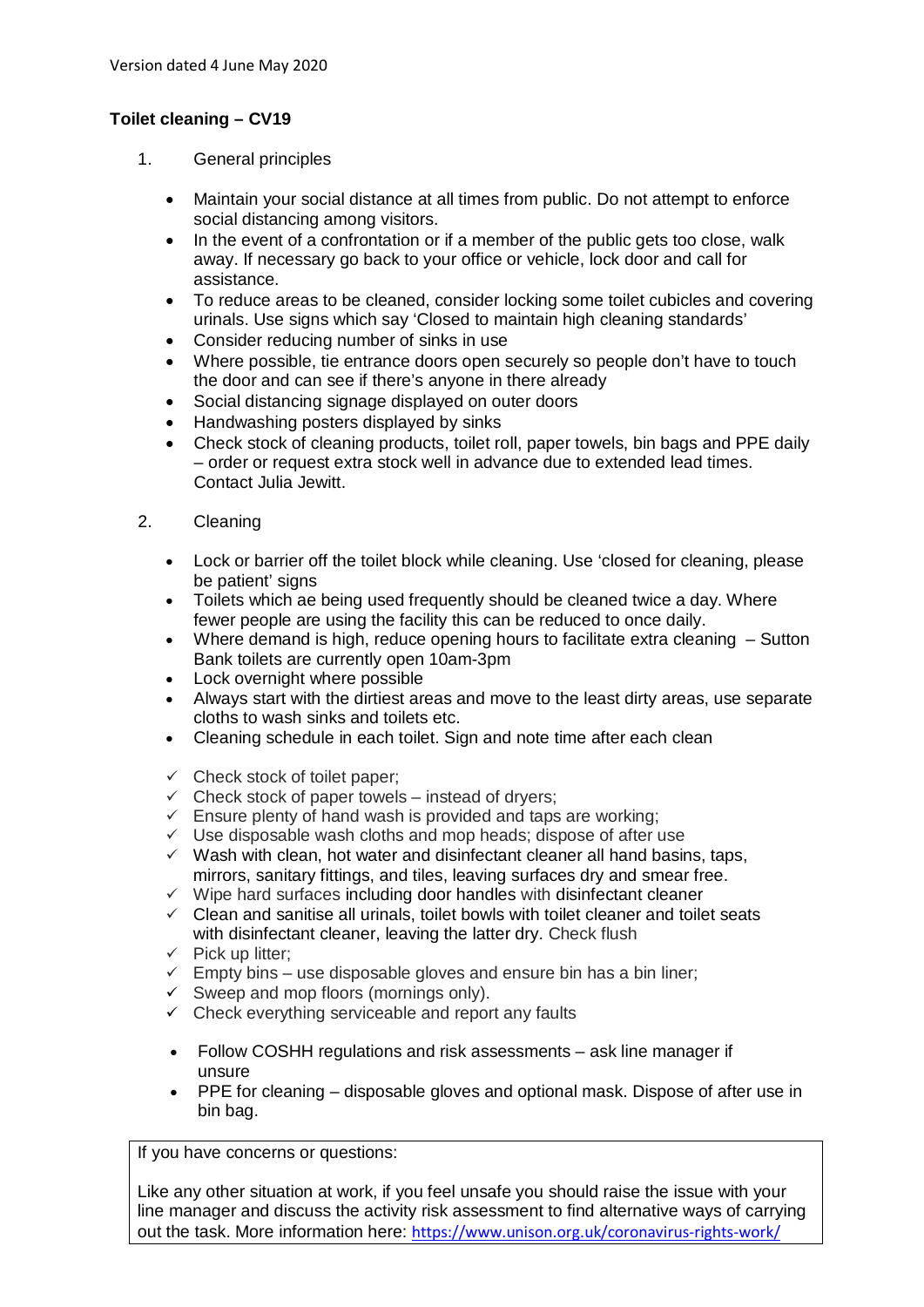You can also speak to:

- Ian Nicholls
- Debbie Trafford
- Unison reps Andrew Muir and Simon Bassindale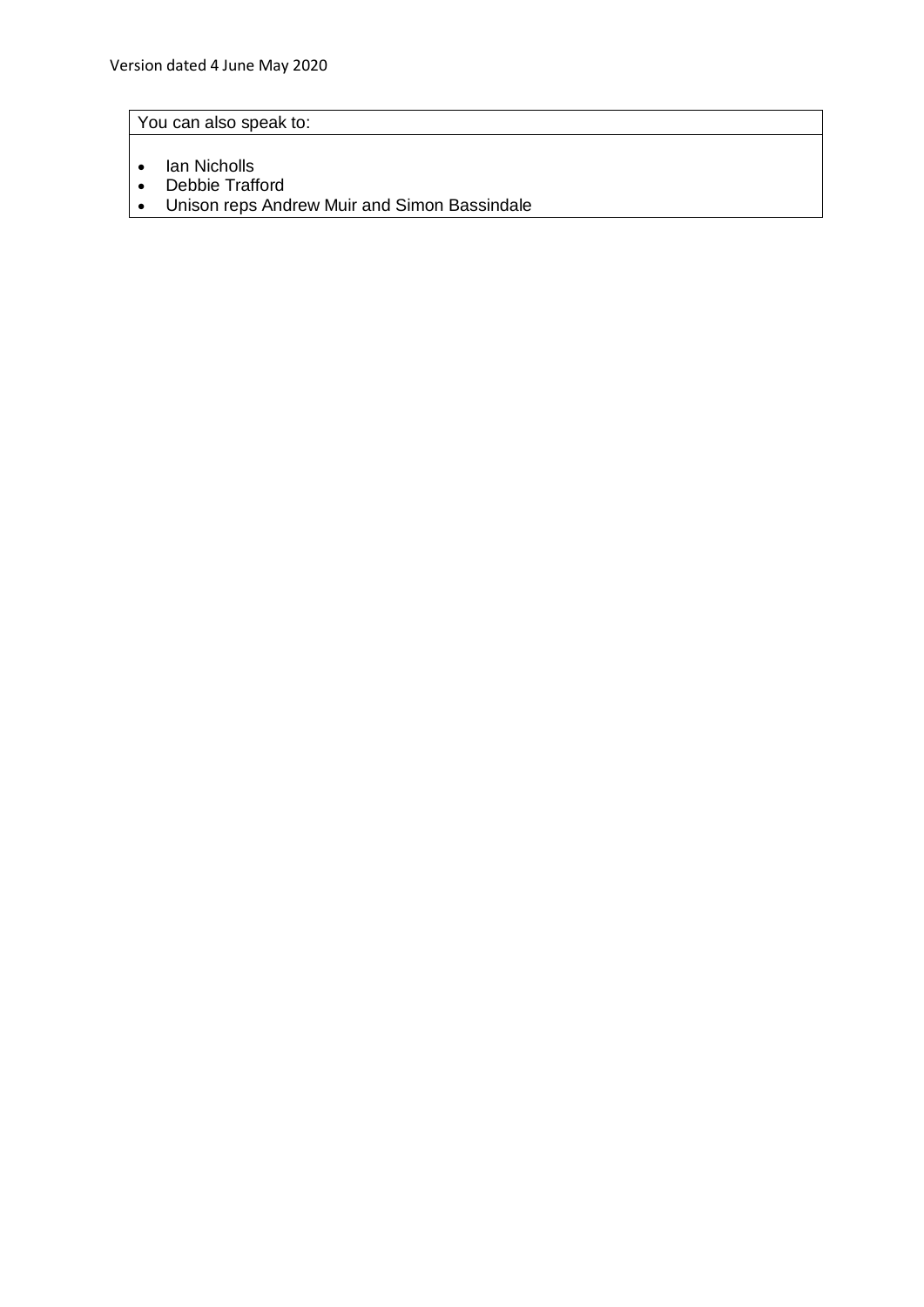Toilet cleaning schedule for: Week commencing : Mon Tue Wed Thu Fri Sat Sun Am |Pm |Am |Pm |Am |Am |Pm |Am |Pm |Am |Pm |Am |Pm Litter and bins Restock toilet paper, towels and hand wash Check for any faults Clean and sanitise all urinals, toilet bowls with toilet cleaner and toilet seats Clean hand basins, taps, mirrors, sanitary fittings, and tiles Hard surfaces including door handles Sweep and mop floor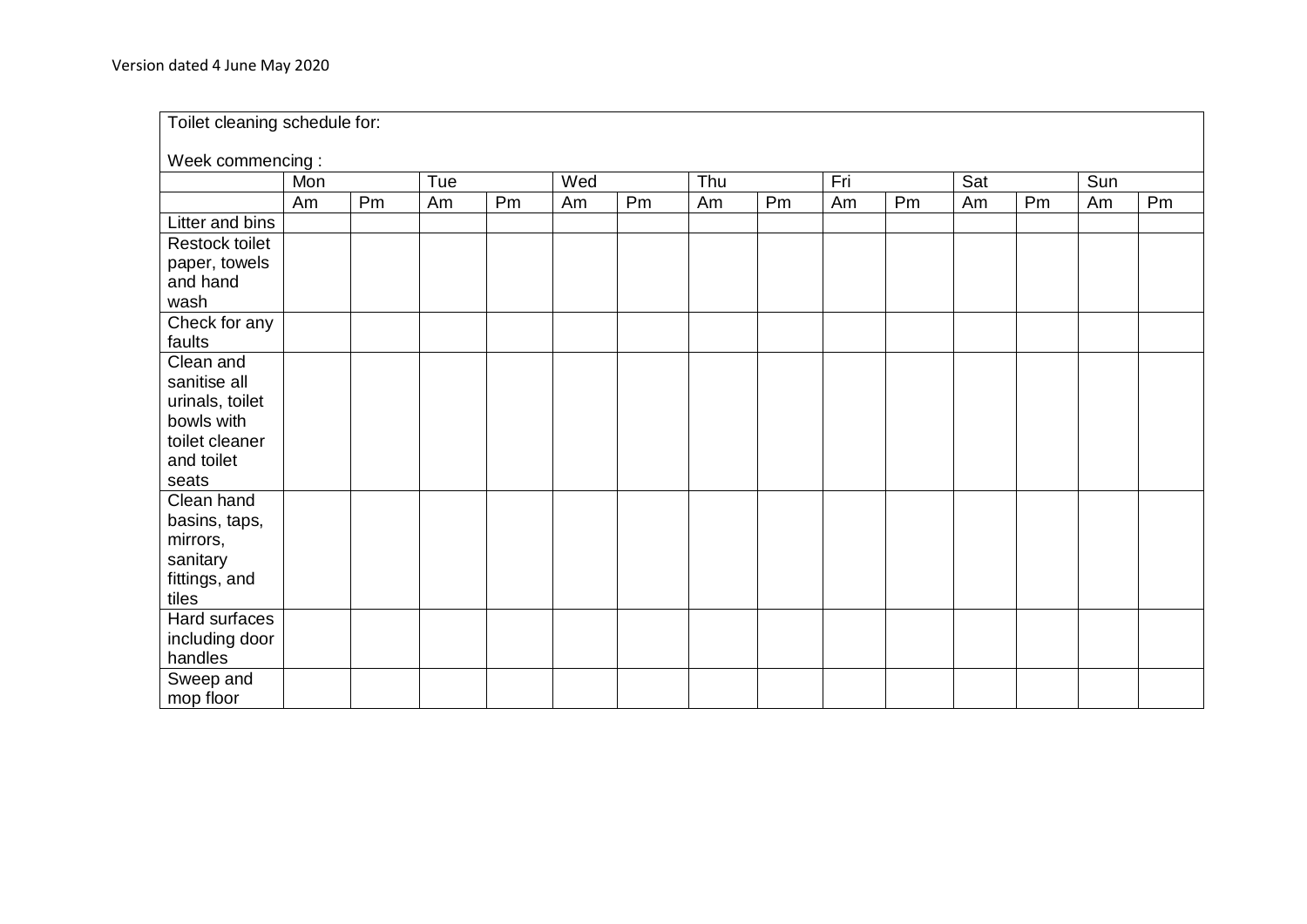**From:** Ian Nicholls **Sent:** 05 June 2020 15:21 **To:** All Staff **Subject:** Update - Friday 5 June

Good afternoon, I hope that you are all well and looking forward to the weekend (even if the days do merge into one a bit at the moment). There are a few things that I thought I ought to cover so apologies for the length of the note again, but here goes;

**Health and Safety and PPE –** Andy Wilson and I met with Simon Bassindale, Andrew Muir and the local full time UNISON Officer earlier this week for one of our regular meetings. Andy was keen to emphasise that he will fully support any staff who raise concerns about safety aspects of their work particularly at this sensitive time. This was on the back of worries about how a small number of visitors have chosen to behave towards some of our staff who are properly carrying out their work duties. Please keep raising any issues and they will be dealt with.

Last time I mentioned that we were hoping to receive deliveries of hand sanitiser, gloves and masks. These finally arrived and we have good stocks for the coming weeks. The use of these items should be driven by the risk assessments process. Using hand sanitiser is fine where there is no alternative, but Government advice continues to be that the most effective way of cleaning hands is by using soap and water if at all possible. If you do need to wear gloves and/or masks, please dispose of them carefully.

There is a great deal of ongoing work to ensure that our working practices are safe. Updated guidance is on the front page of the Intranet<http://intranet1.northyorkmoors.org.uk/> and activity risk assessments are also being updated if necessary. The versions on the Intranet or Dropbox are the upto date ones.

**Testing for COVID-19 and self-isolating** – while lockdown is being slowly eased, the risk of infection has certainly not gone away. The latest Government advice is that anybody in England, whatever their age, who displays symptoms should ask for a test [https://www.nhs.uk/conditions/coronavirus-covid-19/testing-and-tracing/ask-for-a-test-to](https://www.nhs.uk/conditions/coronavirus-covid-19/testing-and-tracing/ask-for-a-test-to-check-if-you-have-coronavirus/)[check-if-you-have-coronavirus/](https://www.nhs.uk/conditions/coronavirus-covid-19/testing-and-tracing/ask-for-a-test-to-check-if-you-have-coronavirus/) If this proves to be positive, the tracing service will identify who has been in contact with that person and all of those contacts will need to self-isolate for 14 days. [https://www.gov.uk/government/news/government-launches-nhs-test-and-trace](https://www.gov.uk/government/news/government-launches-nhs-test-and-trace-service)[service](https://www.gov.uk/government/news/government-launches-nhs-test-and-trace-service) provides details about the tracing service. In our role as your employer, we would strongly encourage you to get tested if you develop symptoms and if you have come into contact with somebody who has tested positive, you must stay away from your workplace and self-isolate for 14 days.

**Work and family commitments –** while schools are reopening for some students, this isn't full time and doesn't apply to many year groups. On top of this, some of you will also have additional childcare responsibilities as partners return to work and your normal childcare arrangements continue to be unavailable. The previous advice that I've given on trying to combine looking after your family and working still stands i.e look after your family first and do whatever work you reasonably can. Please keep in touch with your line manager or me and we will be sympathetic.

**Finance** – as you will all know by now, the budget that we had for the current financial year is no longer fit for purpose. Work is well underway to produce a new budget which takes account of the loss of income, the savings we have made from freezing budgets and the things we have decided not to do. This new budget will be presented to Members later this month with the final approval likely to come in July. One or two of you have been in touch to express worries about job security.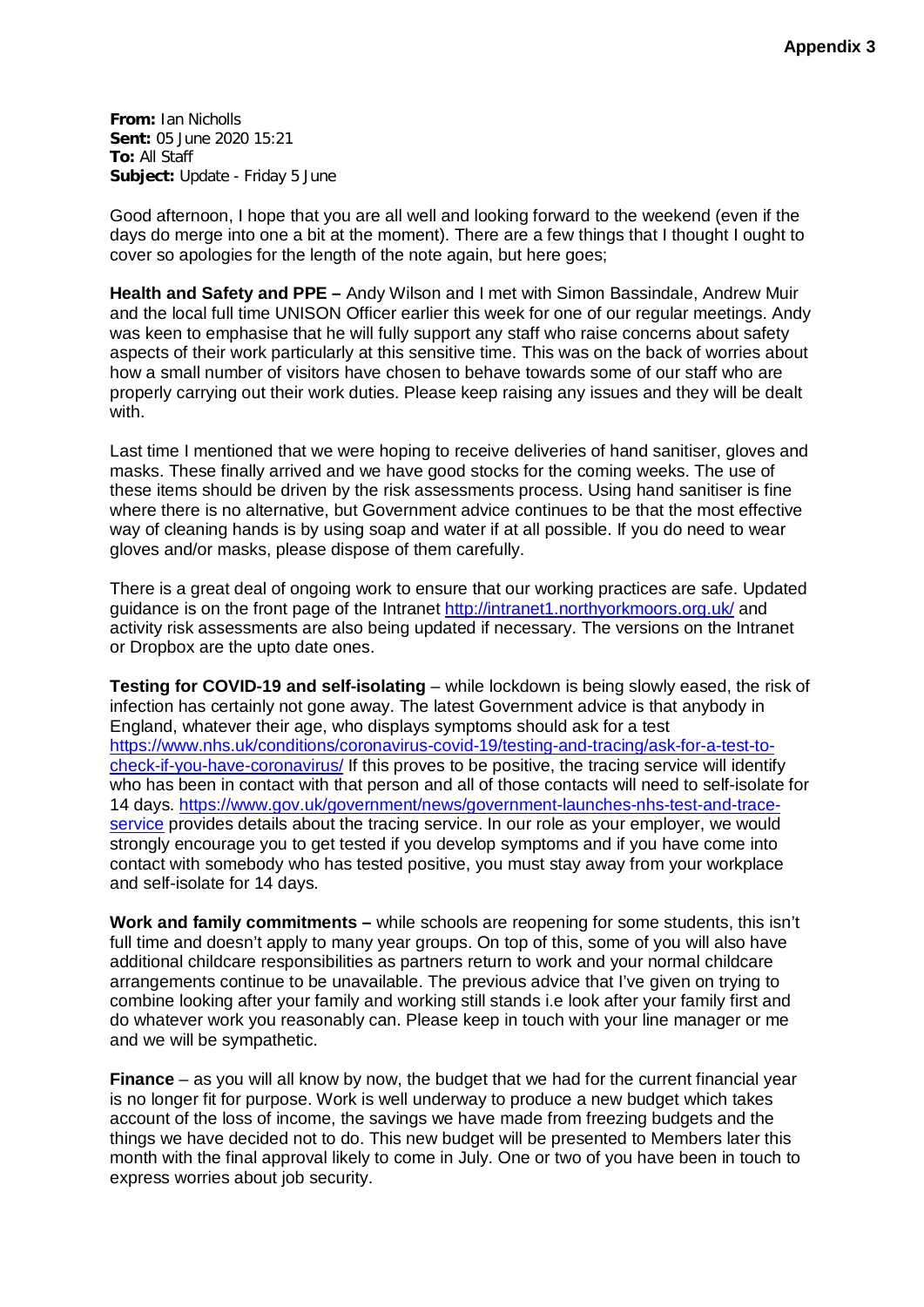The revised budget balances without any of us being made redundant and Andy confirmed this when we met with UNISON a bit earlier in the week. If any of you are still concerned though, please get in touch with me. For more general queries about the revised budget, what is still included and what isn't etc. you should speak to your line manager.

**Tom Hind – our new CEO**. I mentioned last time that Tom had been offered the post. The formalities have now been completed, Tom has signed his contract and will be joining us on 28 September. This is obviously some time away, but we have got things in place for his induction. From week commencing 8 June onwards, Andy and Tom will have weekly discussions via Lifesize. On 16 June, Tom will join the Members for their regular fortnightly video call with Andy and the Directors. Tom is planning to be on holiday in the area in early July (Covid guidance permitting), so this will, hopefully, give some of us the chance to meet him. A press release is being prepared and I'll forward this as soon as it is ready as this will give some background information about Tom.

As you know, Andy retires at the end of July which leaves us with a 8 week gap before Tom starts. For this we are expecting to continue the long standing practice when Andy is away, of his powers being given to the longest serving Director - Chris France. There is a fair amount of detail to sort out, but I'll confirm the arrangements a bit nearer the time.

**Annual Leave -** there are a couple of things to mention here. Most of us will have booked annual leave for the coming months and even if your holiday is cancelled it would be really helpful if you still took your leave for a couple of reasons. Firstly, it continues to be important, even with many us working at home, to have time away from work to do other things and, secondly if we all keep our annual leave to use from October to March it will be very difficult to fit it all in. I'm keen not to introduce 'rules' on this and we all have a responsibility to manage our annual leave properly, so I hope that you will have a look at how you intend to organise your leave. On a more practical level, can I ask everyone who is booking/cancelling leave retrospectively, to let Vicky Taylor know so that she can she can keep your Softworks record upto date.

**Opening Car Parks, Visitor Centres and Offices** – most of our Car Park staff are now back off furlough and we are expecting our car parks and public loos to all be open as normal from this weekend. We are charging at all parks, but will be light touch in terms of enforcement for the next week or two. Working practices have been changed to help ensure the safety of staff as they go about their work.

Caretakers have been working at Visitor Centres throughout most of the lockdown, but the Centres have been closed to the public (although the car park at Sutton Bank in particular has been heavily used). Chris Pye and Julie Crocker will be returning from furlough next week to start making plans for how we will reopen Sutton Bank Visitor Centre towards the end of w/c 15 June to coincide with the Government allowing 'non-essential retail' to open that week. There is a lot to sort out in terms of what level of service we offer and how to ensure that it is safe for staff and visitors. The intention is to get Sutton Bank open first and then use our experience from there to better inform the way in which we open the Moors Centre. There isn't a precise date yet for the Moors Centre, but I would expect this to happen in early-mid July.

Depots are being used by the Ranger and apprentice teams on a regular basis and they have their own guidance in place for this. The HQ offices are open daily from 8.30am-4.30pm for anybody who needs to collect work or equipment, pick up a pool car. For now, would you please continue to let me know in advance if you need to come into the office. Several of you have asked when we are likely to open the office on a more general basis. While the current Government advice continues to be that we should all work from home as much as possible, I do think that we need to strike the right balance though as some colleagues are finding the isolation of working from home pretty difficult. I'm intending that we'll look to open the HQ offices with a strict limit to the numbers who can be in on any one day from early-mid July onwards.